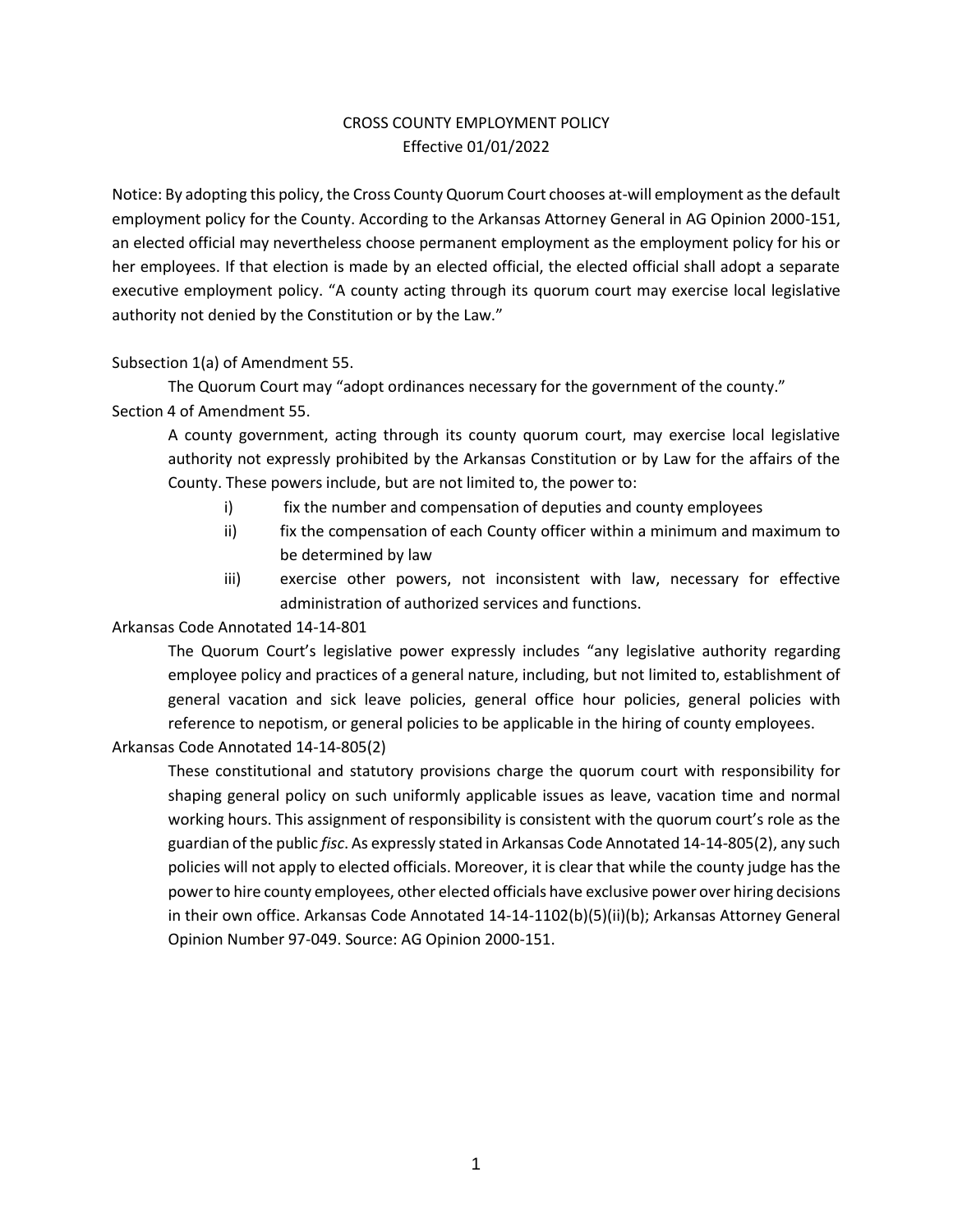# TABLE of CONTENTS

| 1. PURPOSE                                                          | 1              |
|---------------------------------------------------------------------|----------------|
| 2. GENERAL COUNTY POLICY                                            | 1              |
| 3. COUNTY EMPLOYMENT POLICY                                         | $\overline{2}$ |
| 4. ELIGIBILITY FOR EMPLOYMENT                                       | 2              |
| 5. NON-DISCRIMINATION POLICY                                        | 3              |
| 6. NON-HARASSMENT POLICY                                            | 3              |
| 7. DISABILITIES POLICY                                              | 4              |
| 8. GENETIC INFORMATION NONDISCRIMINATION POLICY                     | 4              |
| 9. IMMIGRATION REFORM AND CONTROL ACTS                              | 4              |
| <b>10. POLITICAL ACTIVITY POLICY</b>                                | 5              |
| 11. SOCIAL MEDIA POLICY                                             | 5              |
| 12. FREEDOM of INFORMATION POLICY                                   | 5              |
| 13. USE OF COUNTY PROPERTY POLICY                                   | 5              |
| 14. CONSTITUTIONALLY PROTECTED CONDUCT                              | 6              |
| 15. REDUCTION OR REMOVAL OF PAY OR POSITION                         | 6              |
| 16. INFORMAL PROCEDURE FOR REPORTING/RESOLVING PERCEIVED HARASSMENT | $\overline{7}$ |
| 17. GRIEVANCE HEARING PROCEDURE                                     | 8              |
| <b>18. COUNTY GRIEVANCE COMMITTEE</b>                               | 13             |
| 19. RELEASE OF EMPLOYEE GRIEVANCE RECORDS                           | 14             |
| 20. FAMILY and MEDICAL LEAVE ACT (FMLA) POLICY                      | 14             |
| 21. PUBLIC SAFETY EMPLOYEE DRUG and ALCOHOL TESTING                 | 15             |
| 22. GENERAL EMPLOYMENT INFORMATION CLASSIFICATIONS and COMPENSATION | 17             |
| 23. OVERTIME WORK and COMPENSATORY TIME                             | 19             |
| 24. INCLEMENT WEATHER POLICY                                        | 21             |
| 25. OTHER MISCELLANEOUS EMPLOYMENT POLICIES                         | 21             |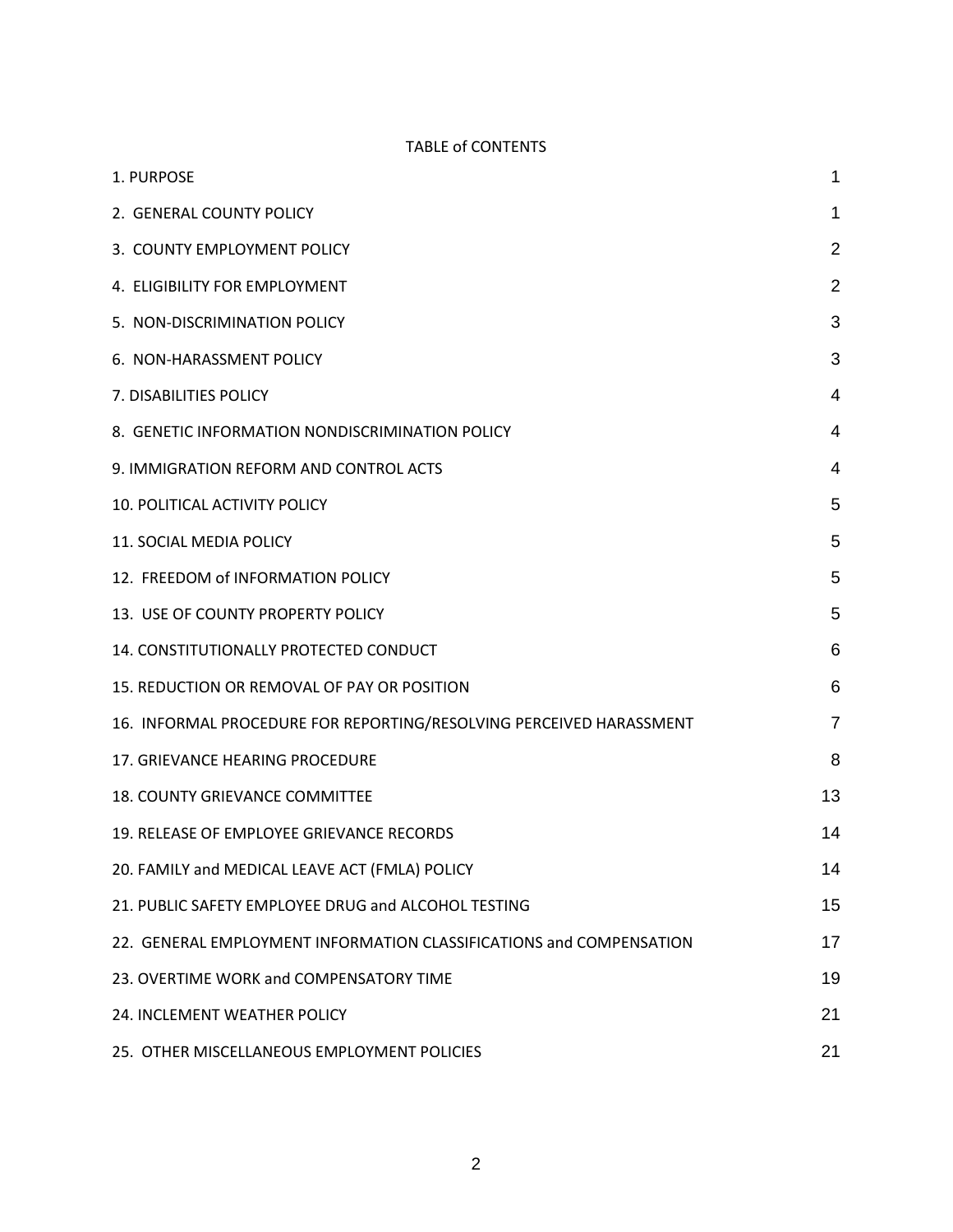# FRINGE BENEFITS

### TABLE of CONTENTS

| 1. HOLIDAYS                      | 24 |
|----------------------------------|----|
| 2. EMERGENCY LEAVE               | 24 |
| 3. OCCUPATIONAL LEAVE            | 24 |
| 4. MILITARY LEAVE                | 25 |
| 5. CITIZENSHIP LEAVE             | 26 |
| 6. VACATION LEAVE and SICK LEAVE | 26 |
| 7. HEALTH INSURANCE COVERAGE     | 28 |
| 8. RETIREMENT                    | 29 |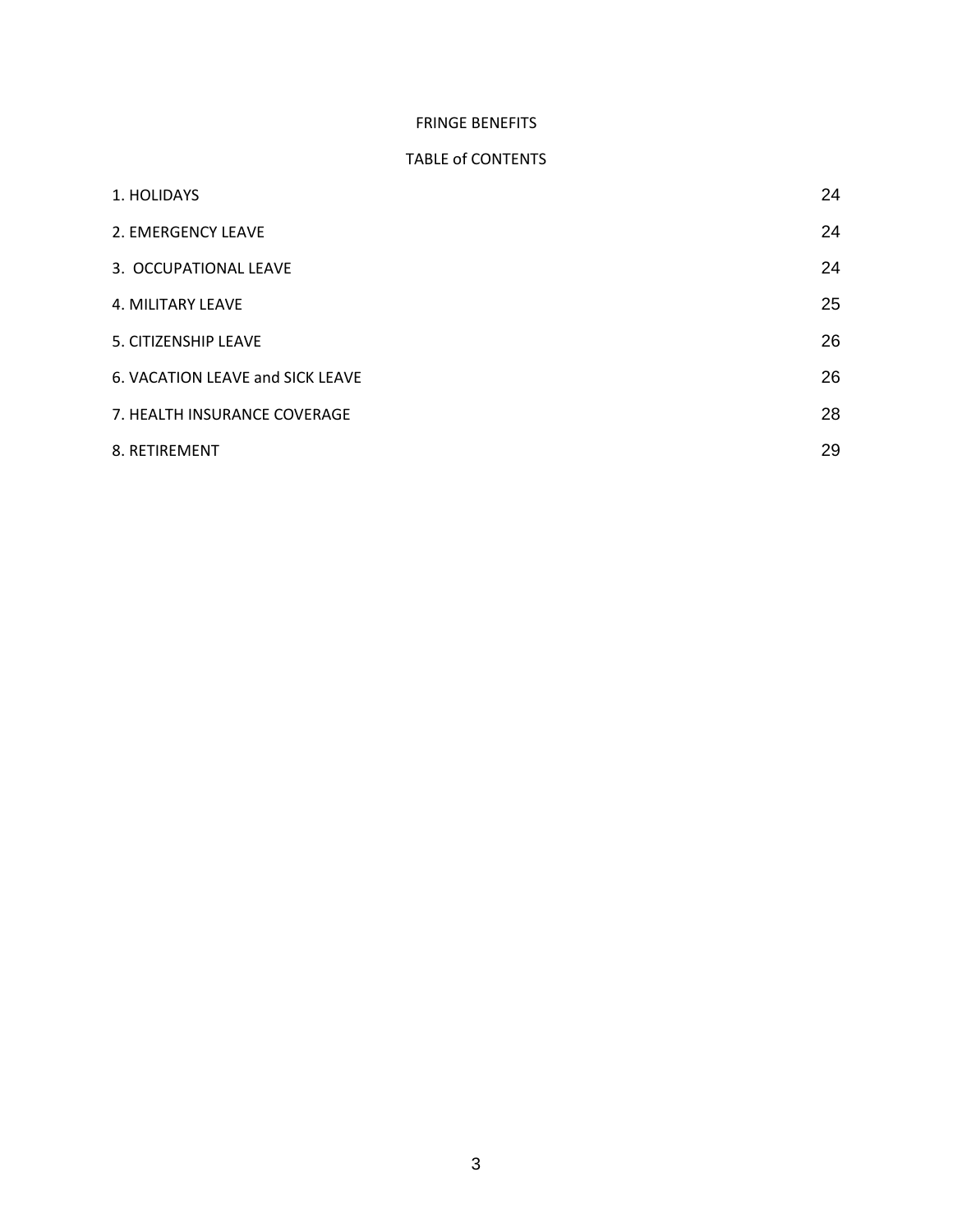# <span id="page-3-0"></span>1. PURPOSE

- A. The purpose of this document is to establish at-will employment as the default employment policy for Cross County and to state the General Employment Policies issued by the Quorum Court in its capacity as the legislative branch of Cross County government. The General Employment Policies set forth herein apply uniformly to all Cross County employees because they relate exclusively to "employee practices and policies of a general nature." *Source*: AG Opinion 2000-151
- B. Executive Employment Policies are those adopted by an elected county officer to apply to the employees of that office while administering "the day-to-day administrative responsibility" of his or her elected office. A.C.A 14-14-805(2). An elected official can create and administer his own employee discipline measures, subject, however, to the condition that these cannot contravene these general, uniformly applicable measures adopted by the quorum court. *Source*: AG Opinion 2000-151
- C. Every Cross County employee is entitled to request a hearing before the Cross County Grievance Committee in the event the employee believes that the executive decision of an elected official violates the Constitution, the Law, or the General Employment Policy duly adopted by the Quorum Court. *Source*: AG Opinion 2000-151
- D. Nothing in the General Employment Policy adopted by the Quorum Court creates a property right in employment nor establishes grounds upon which discipline or dismissal must be based.
- E. The Policy is intended to establish uniform personnel policies and benefits for all County employees. At this time, the County Quorum Court may revise, supplement, or rescind the policies, practices, and benefits set forth in the Policy subject to, or as may be required by, applicable law. County employees are expected to adhere to the procedural and substantive requirements of applicable law. County employees are expected to read, understand, and comply with the policies set forth in the County Personnel Policy. Any questions should be directed to a supervisor.

## <span id="page-3-1"></span>2. GENERAL COUNTY POLICY

- A. Cross County is to treat all employees and citizens in a manner that is:
	- 1. rationally related to the effectuation of legitimate Cross County objectives and
	- 2. uniformly applied to all persons similarly situated.
- B. No official or employee of Cross County is to abuse or misuse his or her governmental power.
- C. No official or employee is to engage in any overt act that is either illegal (contrary to applicable statutes or judicial rulings) or unconstitutional (contrary to the U.S. Constitution or the Arkansas Constitution).
- D. No official or employee is to omit the performance of any duty that is *affirmatively* required by applicable laws (statutes of judicial rulings).
- E. No official or employee of Cross County government shall "be interested, either directly or indirectly, in any contract or transaction made, authorized, or entered into on behalf of Cross County or accept or receive any property, money, or other valuable thing, for his [or her] use or benefit on account of, connected with, or growing out of any contract or transaction of Cross County." Arkansas Code Annotated 14-14-1202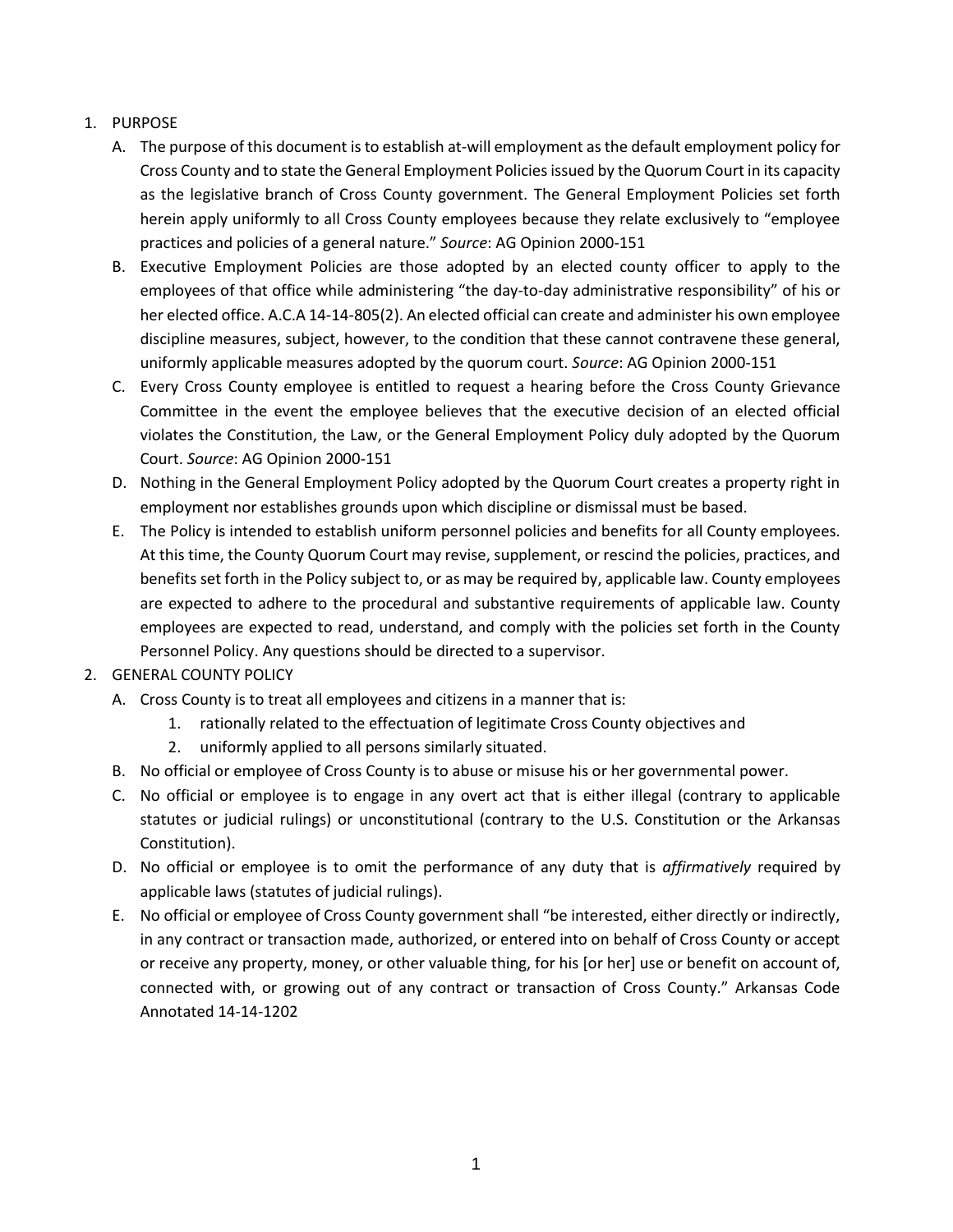- F. No official of Cross County government is to engage in any act that would constitute "corruption, gross immorality, criminal conduct, malfeasance, misfeasance, or nonfeasance in office." Arkansas Code Annotated 14-14-1311
- G. Each elected official of Cross County is to fully and completely administer the day-to-day affairs of his or her office of Cross County government on behalf of Cross County, in a manner that is in accord with applicable laws (statutes or judicial rulings), the Constitutions (U.S. and Arkansas) and this general Cross County policy.
- <span id="page-4-0"></span>3. COUNTY EMPLOYMENT POLICY
	- A. Pursuant to its authority as the legislative branch of Cross County government, the Quorum Court adopts "at-will'' employment as the default employment policy for each Cross County employee. Atwill employment is not for a specific period and employment may be terminated at any time, without notice or liability of any kind (except for wages earned and unpaid) and with or without cause. A County employee serves at the pleasure of the elected County official who hires and supervises the employee. Newly elected County-elected officials have the discretion to rehire County employees who served under a predecessor. County employees have no expectancy of continued employment or property interest in future employment under a newly elected County official.
	- B. If, notwithstanding this document, any employee contends that he or she has a property right in his or her employment of a substantial expectancy of continued employment (express, implied, written, or oral) until "just cause" exists for reduction or removal in pay or position, then that employee shall assert such contention at a "property right" grievance hearing requested in the time and manner set forth in this policy.
	- C. The at-will employee policy set forth herein applies equally to hiring and promoting. Nothing herein shall create a property right in employment, entitlement to be hired or promoted, or any expectancy of continued employment. Nothing herein establishes grounds upon which hiring or promoting must be based.
	- D. Eligibility for paid leave or other employee benefits does not create any property right in employment or any expectancy of continued employment.
- <span id="page-4-1"></span>4. ELIGIBILITY FOR EMPLOYMENT
	- A. The government of Cross County is an equal opportunity employer and County policy is to comply with the provisions of all state and federal non-discrimination requirements.
	- B. Applications for employment will be accepted from any person who wishes to apply using forms provided by Cross County. However, persons desiring to become employees of Cross County must be at least eighteen (18) years of age.
	- C. Applicants shall possess or obtain at their own expense any special certification or permits which may be required by law to perform the job they are seeking. (Example, a commercial driver's license, juvenile probation officer certification, etc.)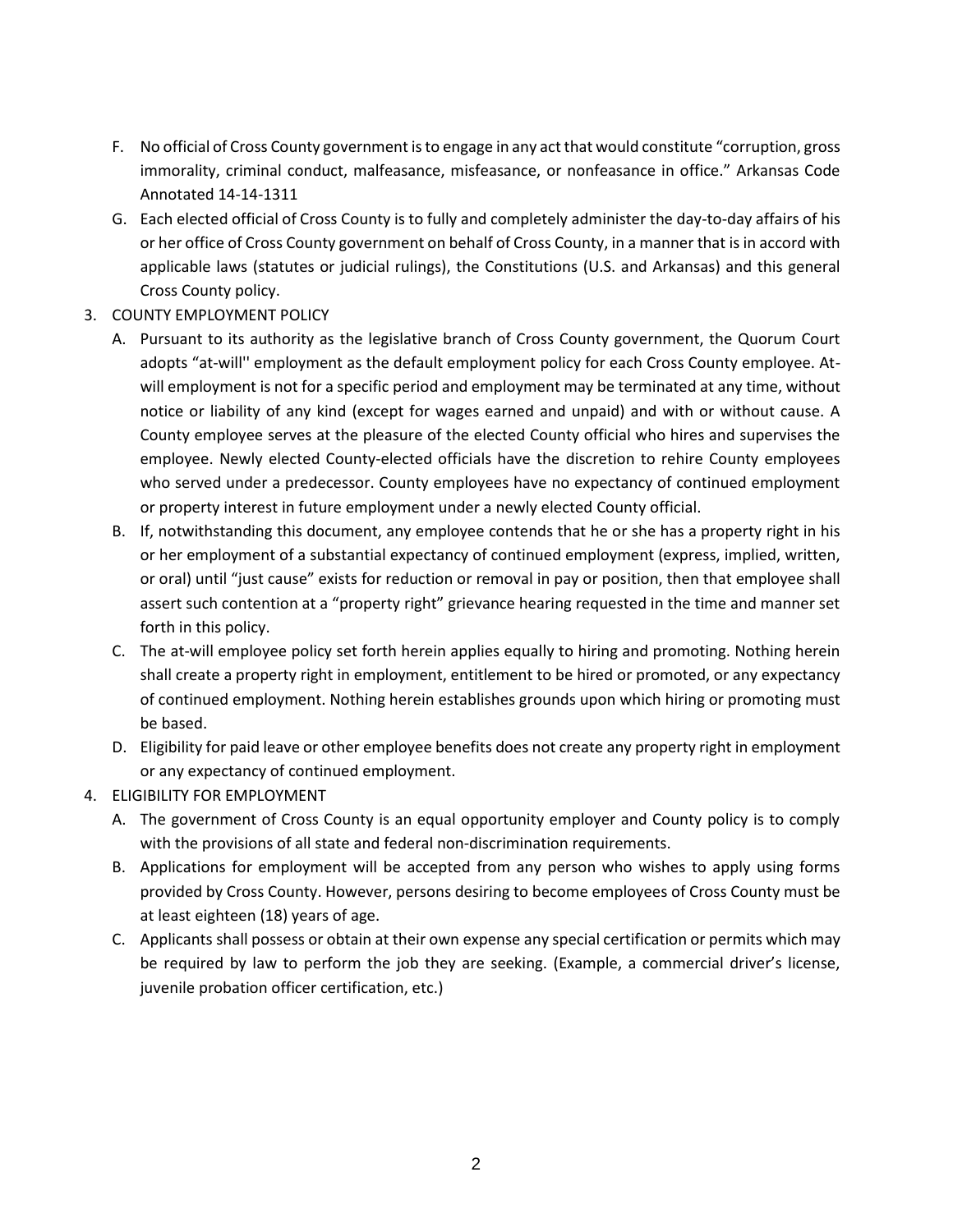- D. All hiring shall be done by elected officials or department heads designated by an elected official, except as otherwise provided by law. (NOTE: The Arkansas Constitution, Amendment 55, 3, Arkansas Code Annotated 14-14-1101(a)(6)). Background investigations may be performed on department heads, any position with access to County funds, and upper-level employees as determined by the hiring elected official. Background investigations may be conducted for other positions at the discretion of the hiring elected official. All background investigations will be performed by a third party in compliance with the law.
- E. No elected official or department shall be allowed to hire any relative in his or her immediate family to work within the Cross County office or department he or she supervises and for which he or she is responsible. Immediate family shall include spouse, parent, child, brother, sister, grandparent, grandchild, mother-in-law, father-in-law, son-in-law, or daughter-in-law, sister-in-law, and brotherin-law. Any employee who was hired before the passage of this policy shall be grandfathered and allowed to continue in their employment.
- <span id="page-5-0"></span>5. NON-DISCRIMINATION POLICY

It is the policy of the County to provide equal employment opportunity for all County employees. Accordingly, the County will not engage in any form of employment discrimination based on race, color, national origin, sex or gender, religion, age, disability, veteran or military status, genetic information, or any other legally protected status. The County hereby affirms its desire to maintain a work environment for all County employees that is free from all forms of unlawful employment discrimination. Employment discrimination based on race, color, national origin, sex or gender, religion, age, disability, veteran or military status, genetic information, or any other legally protected status is a violation of County policy as well as federal and state law, and will not be tolerated.

#### <span id="page-5-1"></span>6. NON-HARASSMENT POLICY

- A. The County provides a workplace free from harassment based on race, color, national origin, sex or gender, religion, age, disability, veteran or military status, genetic information, or any legally protected status. Prohibited conduct includes, but is not limited to, jokes, labels, names, verbal abuse, ridicule, or stories offensive to a protected group of persons.
- B. Because of the County's strong disapproval of offensive or inappropriate sexual behavior at work, all employees must avoid any action or conduct which could be viewed as sexual harassment, including, but not limited to:
	- 1. Unwelcome sexual advances, including unwelcome requests for dating and requests for sexual acts or favors.
	- 2. Verbal abuse of a sexual nature, including sexually related comments or joking and graphic or degrading sexual comments about another's appearance.
	- 3. Nonverbal abuse of a sexual nature, including suggestive or insulting noises, leering, whistling, or making obscene gestures, e.g., giving someone the finger, and the display of sexually suggestive objects or pictures.
	- 4. Physical conduct of a harassing nature, including inappropriate touching or brushing the body of another.
	- 5. Any other verbal, nonverbal or physical conduct of a harassing nature.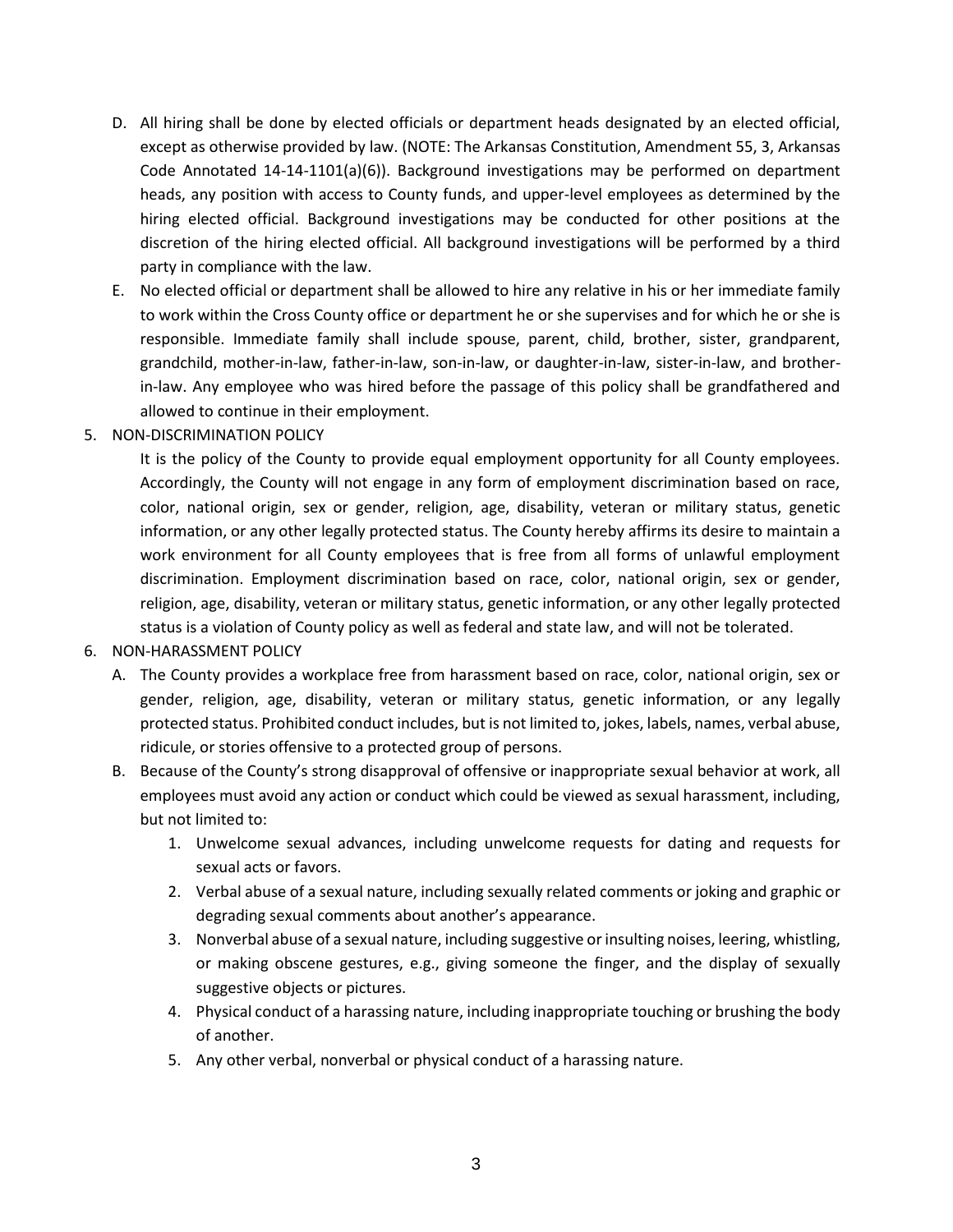- C. Any employee who believes they have been the subject of harassment by anyone, including supervisors, elected County officials, co-workers, citizens, or vendors, should immediately report the conduct to their supervisor. If the alleged conduct involves their supervisor, the employee should immediately report the conduct to the County Judge. If the alleged conduct involves the County Judge, the employee should immediately report the conduct to the County Grievance Committee. "Immediately" normally means the same day of the alleged harassment. The failure to make a timely report of alleged harassment may be a factor used in determining the merits of the allegation. The employee's complaint will be promptly investigated. All County employees are expected to cooperate fully in such investigations. To the extent feasible, all internal investigations and/or actions taken to resolve complaints of harassment will be confidential.
- D. Retaliation against any County employee for making a complaint under this policy or for providing information during an investigation is strictly prohibited, will not be tolerated, and is a violation of this policy.
- E. Any County employee who violates this policy will be subject to appropriate discipline, up to and including termination. Any supervisor who knowingly permits harassment of retaliation to take place in his or her areas of supervision will be subject to appropriate discipline, up to and including termination.
- <span id="page-6-0"></span>7. DISABILITIES POLICY

The County will provide reasonable accommodations to qualified individuals with disabilities, unless to do so would cause an undue hardship. An accommodation is a change in the work environment or in the way things are customarily done that is not unreasonable and that enables an individual with a disability to enjoy equal employment opportunity. Generally, an individual with a disability must inform his or her immediate supervisor that an accommodation is needed. When the disability and need for accommodation are not obvious, the County may require the individual to provide documentation from a medical provider concerning the disability and the need for a reasonable accommodation.

<span id="page-6-1"></span>8. GENETIC INFORMATION NONDISCRIMINATION POLICY

The County complies with the Genetic Information Nondiscrimination Act (GINA) and the Genetic Information in the Workplace Act (GIWA). GINA and GIWA prohibit employers and other entities covered by these laws from requesting or requiring the disclosure of genetic information of an employee or family member of an employee, except as specifically allowed by these laws. To comply with these laws, employees should not, directly, or indirectly, disclose any "Genetic Information" to the County at any time. "Genetic Information" includes an employee's family medical history, the results of an employee's or family member's genetic tests, the fact that an employee or an employee's family sought or received genetic services, and genetic information of a fetus carried by an employee or an employee's family member, or an embryo lawfully held by an employee or family member receiving assisted-reproductive services.

## <span id="page-6-2"></span>9. IMMIGRATION REFORM AND CONTROL ACTS

The County complies with Immigration Reform and Control Acts of 1986 and 1990. Every newly hired County employee shall complete an I-9 Form before commencing employment.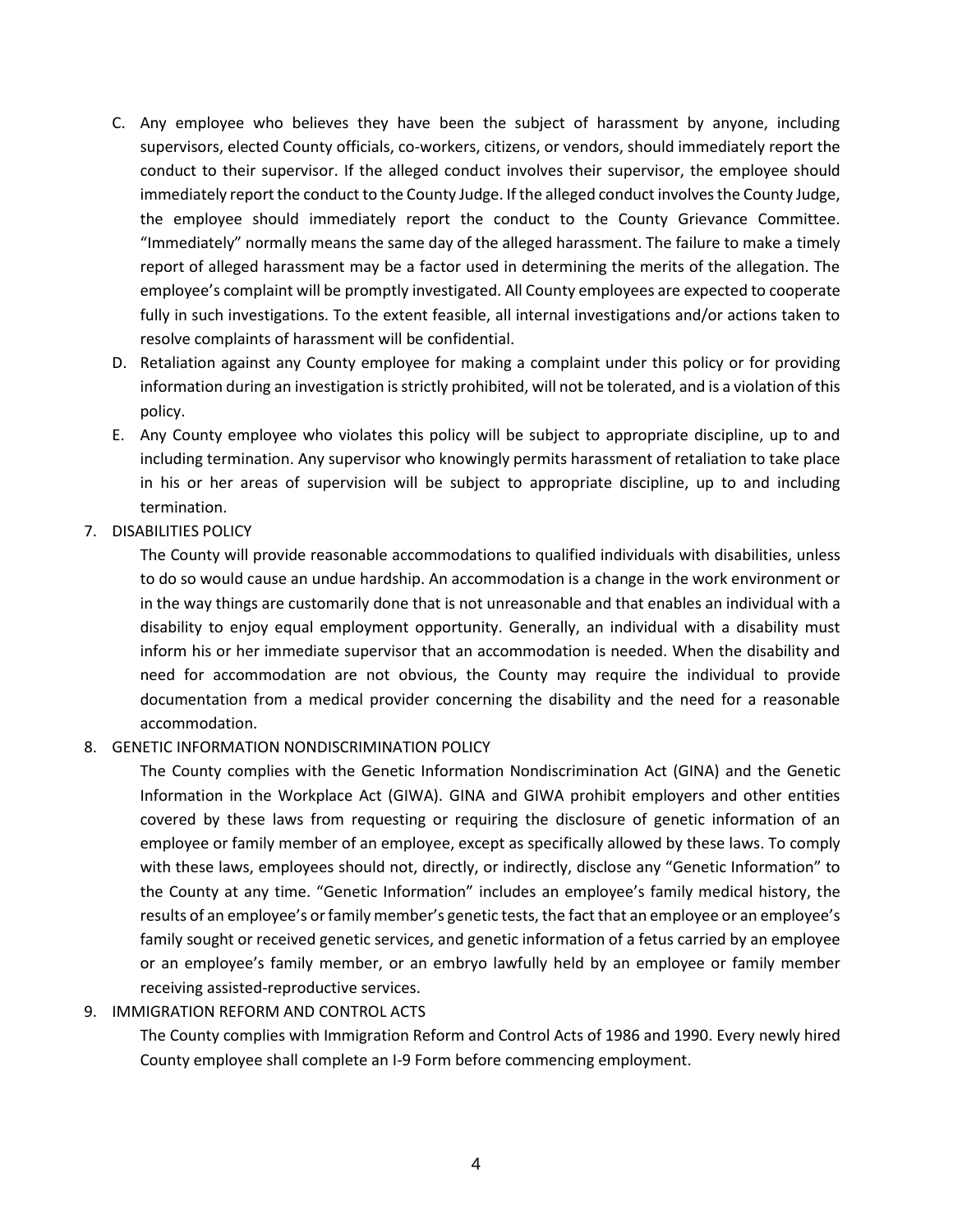#### <span id="page-7-0"></span>10. POLITICAL ACTIVITY POLICY

County employees are encouraged to participate in the election process, but assistance to candidates or issues must only be rendered on the employee's own time and County property must not be involved. County employees are not to endorse candidates or issues in their official capacities as County employees, or on behalf of the County or any County office. The legal provisions are summarized as follows:

- a. County employees are prohibited from engaging in partisan political activity during the hours they are performing work for the County, excluding personal leave time
- b. Political banners, posters, or literature should never be allowed or displayed in a County office
- c. Political bumper stickers or decals should never be displayed on County property or any County-owned vehicle; County-owned vehicles must not be used during or after work hours to promote or assist the candidacy of any person or any ballot issue
- d. No County employee shall approach other County employees for any political purpose or use threats or coercion to require or persuade any employee to contribute to a particular candidate or cause. In the discretion of the County Judge or other elected County official who supervises a County employee, a County employee may be granted leave without pay for an extended absence to participate in a campaign.

#### <span id="page-7-1"></span>11. SOCIAL MEDIA POLICY

Social media includes all means of communicating or posting information or content of any sort on the Internet. The same principles and guidelines applicable to County employee conduct also apply to County employees' activities online. Any conduct that adversely affects an employee's job performance, the performance of fellow employees, or otherwise adversely affects the interests of the County may result in disciplinary action up to and including termination. This policy applies to comments made under the employee's name or under a pseudonym used by the employee as a username. Harassment and cyber-bullying of any County employee will result in termination. Racist or sexist comments or comments that target the religious beliefs of others will result in termination. County employees should avoid posts, "likes," or other social media activity during work hours and on County-owned equipment, unless authorized to do so by a supervisor or consistent with County policy. State law prohibits electioneering by public servants during work hours. Employees should consider any political activity to be electioneering. Employees should follow the County's Political Activity policy with all online posts.

#### <span id="page-7-2"></span>12. FREEDOM of INFORMATION POLICY

The County complies with the Arkansas Freedom of Information Act (FOIA). Upon receiving an FOIA request, a County employee shall immediately notify his or her supervisor of the FOIA request. Any County official receiving notice of an FOIA request shall take steps to ensure timely compliance with the FOIA request.

#### <span id="page-7-3"></span>13. USE OF COUNTY PROPERTY POLICY

The County's telephones, FAX machines, photocopying equipment, computers, vehicles, and other property are to be used for business purposes only. County property is restricted to business use to assist County employees in the performance of their jobs. Occasional de minimis use of County property for personal, non-business purposes is permitted; however, such personal use should not negatively affect the use of County property for business purposes or negatively affect employee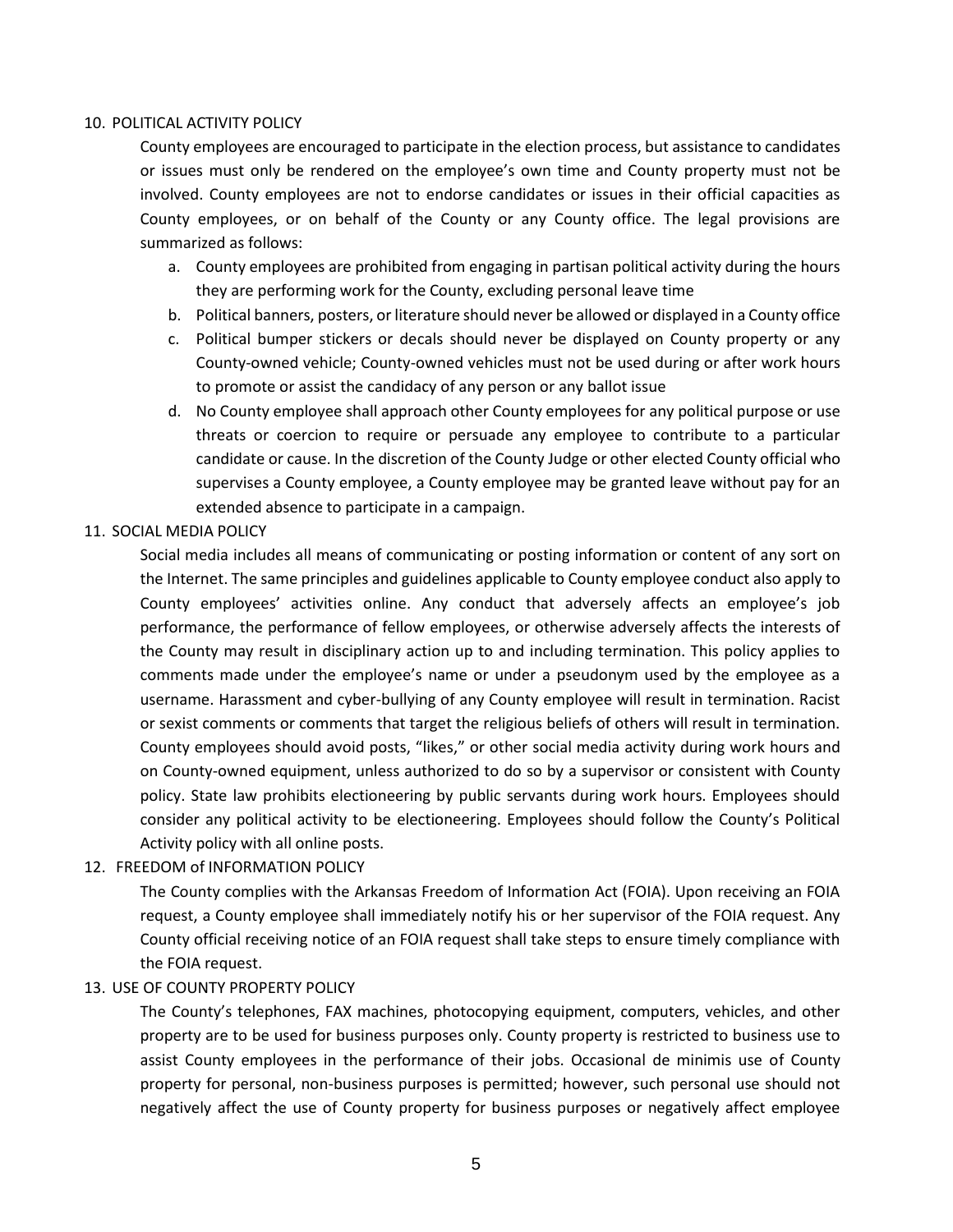performance. All business equipment, software, computer systems, electronic systems and all information stored, transmitted, received, initiated, or contained in the County information system are County property. The County reserves the right to monitor, copy, use, delete, publish, and log all network, Internet or local activity including email, software use, or other activity with or without notice. County employees shall have no expectation of privacy when using these resources.

### <span id="page-8-0"></span>14. CONSTITUTIONALLY PROTECTED CONDUCT

A. It is the policy of the County to comply with the Constitutions and laws of the State of Arkansas and the United States, and the public policy of the State of Arkansas.

These laws include:

- 1. Laws prohibiting unlawful discrimination based on race, color, national origin, sex or gender, religion, age, disability, veteran or military status, genetic information, or any other legally protected status
- 2. Laws prohibiting retaliation for exercising a constitutionally protected liberty right (e.g., free speech, free association, political patronage, access to courts, privacy, etc.);
- <span id="page-8-1"></span>3. Laws requiring that governmental action be rationally related to a conceivable legitimate government objective.
- B. Should any applicant, employee, or person requesting County assistance or services contend that he or she is the victim of unlawful discrimination, unlawful retaliation, or unlawful arbitrary government action, he or she shall request, in the time and manner set forth in this County Personnel Policy, a hearing before the County Grievance Committee to provide the elected official with notice of the alleged unlawful officials, and County employees to the requirements of County policy (including conformity with the Constitutions and laws of the State of Arkansas and the United States, and the public policy of the State of Arkansas.
- 15. REDUCTION OR REMOVAL OF PAY OR POSITION
	- A. **Hiring**. The County Quorum Court shall establish the number and compensation of all County employees. The job title, classification, and annual pay rate shall be specified for each position of a County department or County office in the annual budget. Positions cannot be advertised as vacancies, nor may persons be hired into positions, until positions are authorized by the Quorum Court. The County Judge shall hire all County employees except those employed by other County elected officials as permitted by Arkansas Constitution Amendment 55, Section 3. Policies regarding hiring and firing adopted by the Quorum Court shall be only advisory upon County elected officials and employees hired by them as required by Arkansas Constitution Amendment 55. Employment policies of a general nature adopted by the Quorum Court shall be the decision of the County and binding as permitted by Arkansas Constitution Amendment 55, Section 1 and Arkansas Code Annotated § 14-14-805 (2).
	- B. **Reduction or Removal of Pay or Position**. A County elected official may reduce or remove pay or position for any reason that is rationally related to the effectuation of any conceivable legitimate County objective. It is not possible to list all conceivable rational bases for reduction or removal of pay or position; however, examples include, but are not limited to: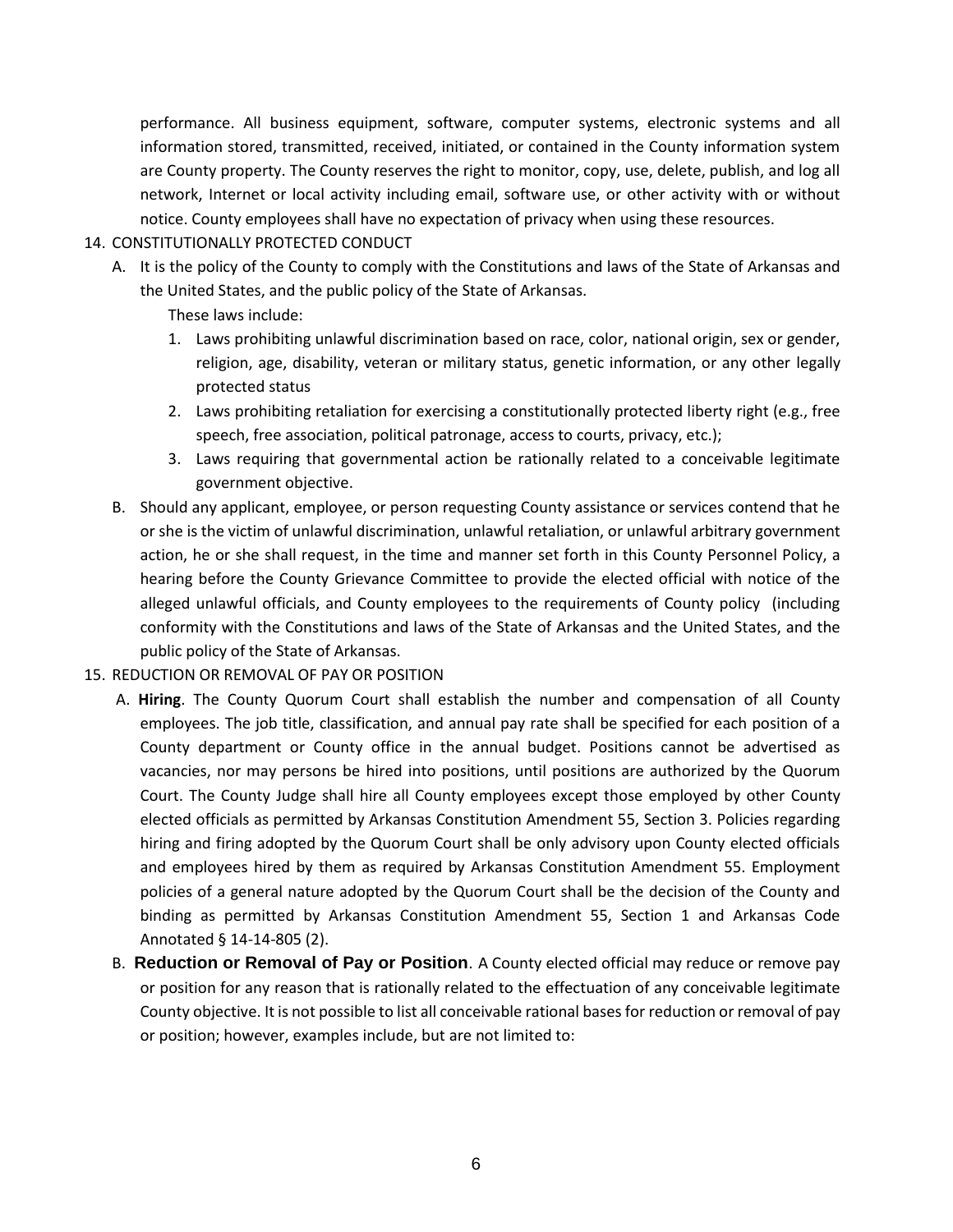- 1. Misrepresentation, dishonesty, or self-dealing conduct
- 2. Intemperate conduct
- 3. Insubordination, including the failure or refusal to follow the legal orders of the employee's supervisor or other supervisors
- 4. Negligent, reckless, knowing, or intentional destruction of Cross County property
- 5. Abuse or misuse of one's position as a Cross County employee
- 6. Any conduct, acts, or omissions that interfere with or impair one's ability to perform one's duties properly and effectively as a Cross County employee
- 7. Any rational change in the mode or manner of operations, including any rational decision regarding the persons selected by the Cross County official for the delivery of Cross County services.
- <span id="page-9-0"></span>16. INFORMAL PROCEDURE FOR REPORTING/RESOLVING PERCEIVED HARASSMENT
	- A. This policy provides an informal procedure for reporting any conduct or condition perceived to be harassment because of one's race, color, national origin, sex or gender, religion, age, disability, veteran or military status, genetic information, or any legally protected status to enable Cross County to receive timely notice and to act affirmatively, if needed, to assure compliance with the law. If this informal procedure does not achieve the desired result, the affected person should utilize the Grievance Hearing procedure to bring the matter before the Cross County Grievance Committee.
	- B. Harassment because of one's race, color, national origin, sex or gender, religion, age, disability, veteran or military status, genetic information, or any legally protected status (by conduct or condition) is prohibited.
	- C. If one considers a Cross County official's or a Cross County employee's conduct or a workplace condition to be harassment because of one's race, color, national origin, sex or gender, religion, age, disability, veteran or military status, genetic information, or any legally protected status, they should report it immediately to any supervisor or elected official.
	- D. The supervisor or elected official receiving any such report shall report the matter to the appropriate elected official or officials which, for the implementation of this procedure, shall be the elected official(s) responsible for managing the day-to-day affairs of the office of Cross County government in which the alleged harassment occurred or in which the alleged harasser works.
	- E. Any supervisor or elected official receiving any report of harassment because of one's race, color, national origin, sex or gender, religion, age, disability, veteran or military status, genetic information, or any legally-protected status shall take appropriate action to remedy any harassment and shall respond to the person reporting the matter so the person originating the report can be informed of the action taken.
	- F. If the person reporting the alleged harassment is not satisfied with the action taken or if the alleged harassment continues, that person shall report the matter to Cross County's Prosecuting Attorney or Deputy Prosecuting Attorney.
	- G. Except to the extent needed to implement this policy and remedy the alleged harassment, the identification of the person reporting the conduct or condition shall remain confidential.
	- H. Reporting conditions or conduct reasonably believed to be prohibited harassment shall not adversely affect the reporting citizen or employee.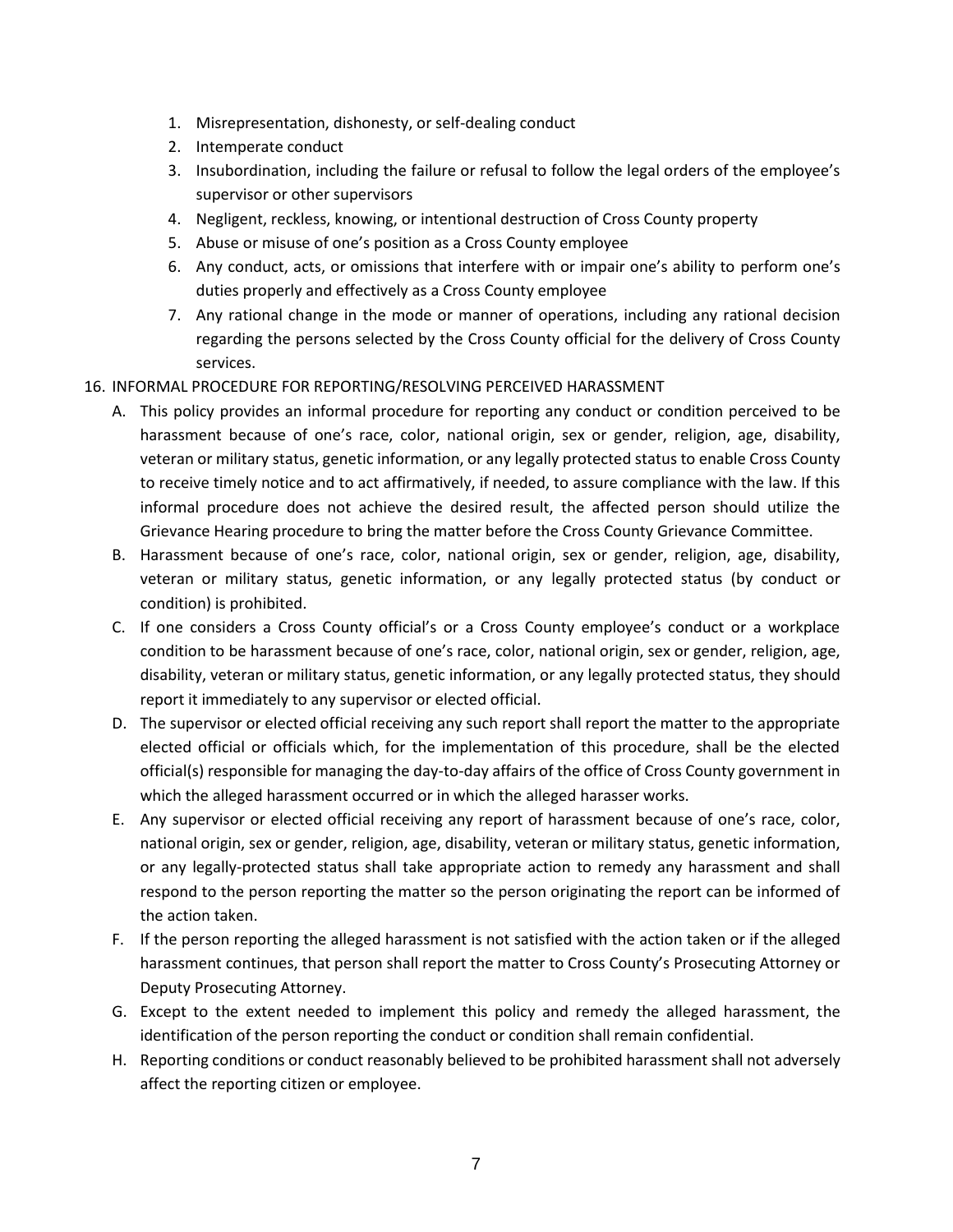### <span id="page-10-0"></span>17. GRIEVANCE HEARING PROCEDURE

**CAVEAT: The purpose of this Grievance Hearing Procedure is to establish a required procedure to resolve applicant and employee grievances, thereby enabling the County employees to conform to the conduct expected by Cross County officials.** 

**If the applicant or employee does not follow this affirmatively required Cross County grievance hearing procedure, Cross County will raise waiver and estoppel as affirmative defenses to any claims against Cross County filed by the applicant via any administrative or judicial procedure otherwise available for redress of grievances.**

- A. Availability of Property Right Hearings
	- 1. At-will employment may be terminated by either Cross County or the employee at any time without prior notice, without cause, and without any property right hearing.
	- 2. Any claim that any employee is a permanent employee or that the employee has a constitutionally protected property right in employment, entitling the employee to continued employment until "just cause" for discipline or dismissal is proved by Cross County at a predeprivation hearing, must be timely asserted in writing by the affected employee in accordance with this Grievance Hearing Procedure, or the property right claim will be waived by the employee.
- B. Availability of Liberty Right Hearings
	- 1. Any claim of illegal Cross County employment discrimination on the basis of race, color, national origin, sex or gender, religion, age, disability, veteran or military status, genetic information, or any legally-protected status or because Cross County is acting in a manner that is arbitrary, capricious, or unreasonable, in hiring, compensation, conditions of employment, discipline, or dismissal must be timely made in writing by the affected applicant or employee in accordance with this grievance hearing procedure.
	- 2. Any claim that any employee treatment, discipline, or dismissal is unconstitutional punishment due the employee's exercise of a constitutionally protected "liberty right" or other constitutionally-protected activity of the employee must be timely made in writing by the affected employee in accordance with this grievance hearing procedure.
	- 3. Any claim that any employee treatment, discipline, or dismissal is contrary to the public policy of Arkansas must be timely made in writing by the affected employee in accordance with this grievance hearing procedure.
- C. Availability of Name Clearing Hearings

Any claim that any employee's liberty interest in future employment has been damaged as a result of any "stigmatizing charge" publicly communicated by Cross County must be timely asserted by the affected employee in accordance with this grievance hearing procedure.

- D. Availability of Hearings Generally
	- 1. A grievance hearing requested by an applicant or employee is not required to be held unless it is requested in a timely manner required by this Employee Grievance Hearing Procedure and required by the constitution or by this policy.
	- 2. Neither liberty rights nor property rights are created by this document.
	- 3. Cross County may, at its discretion, hold a hearing prior to any decision or deprivation.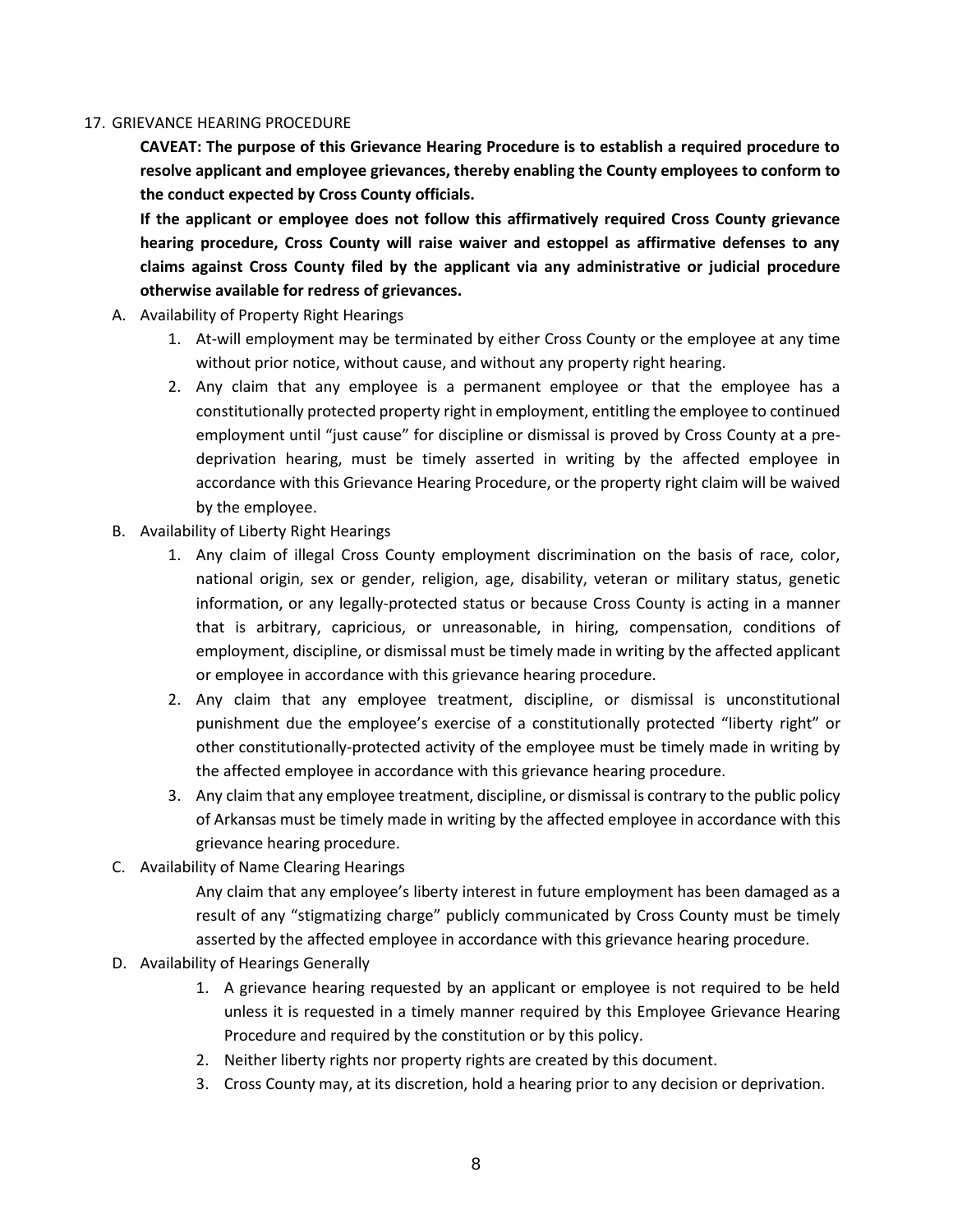- E. Timely Request for Grievance Hearings
	- 1. It is the applicant's or employee's duty to request a grievance hearing.
	- 2. The applicant or employee must file in a timely manner a written grievance hearing request after any claimed deprivation of the applicant's liberty or employee's liberty or property, or any right to a hearing or to object to the deprivation shall be waived.
	- 3. The grievance hearing request should state, in writing:
		- a. the grievance for which a hearing is requested
		- b. the factual basis of the grievance; and
		- c. the relief sought.
	- 4. The written grievance hearing request shall be delivered to the Cross County Grievance Committee in care of the Cross County Judge no later than four-thirty o'clock (4:30) p.m. on the third full business day (weekends and holidays excluded) after any claimed deprivation for which a grievance hearing is requested.
	- 5. Any dismissal decision shall automatically be a suspension with pay for three full business days (weekends and holidays excluded) during which time the employee subject to dismissal may request a pre-deprivation hearing, in which case the suspension with pay shall continue until the conclusion of the Cross County Grievance Committee hearing. (In no event shall a suspension with pay status extend more than fourteen (14) days, unless the suspension with pay status is extended by decision of the Cross County Grievance Committee. All accrued but unpaid leave time will automatically run concurrently with the period of suspension with pay, unless the employee prevails in his or her grievance.) Any discipline decision that will result in reduction or removal of pay or position shall automatically be deferred for three full business days (weekends and holidays excluded) during which time the employee subject to discipline may request a pre-deprivation hearing, in which case the deferral shall continue until the conclusion of the Cross County Grievance Committee hearing.
	- 6. The Cross County Grievance Committee shall respond in writing to all timely submitted Grievance Hearing requests stating:
		- a. the time and place of the hearing, if the hearing request is granted, and
		- b. the reason for denial, if the hearing request is denied.
- F. Hearing Procedures
	- 1. NOTICE

After an employee requests a grievance hearing, the employee shall be notified of the date, time, and place of the hearing.

2. SUSPENSION with PAY

If it is determined that the grieving employee should continue to work until the hearing is concluded, the employee may be requested to perform duties for the benefit of Cross County with pay pending the outcome of the hearing.

3. HEARING RECORD

The hearing shall be reported by a court reporter (not merely a tape recorder) for transcription upon request by either party at the expense of the requesting party.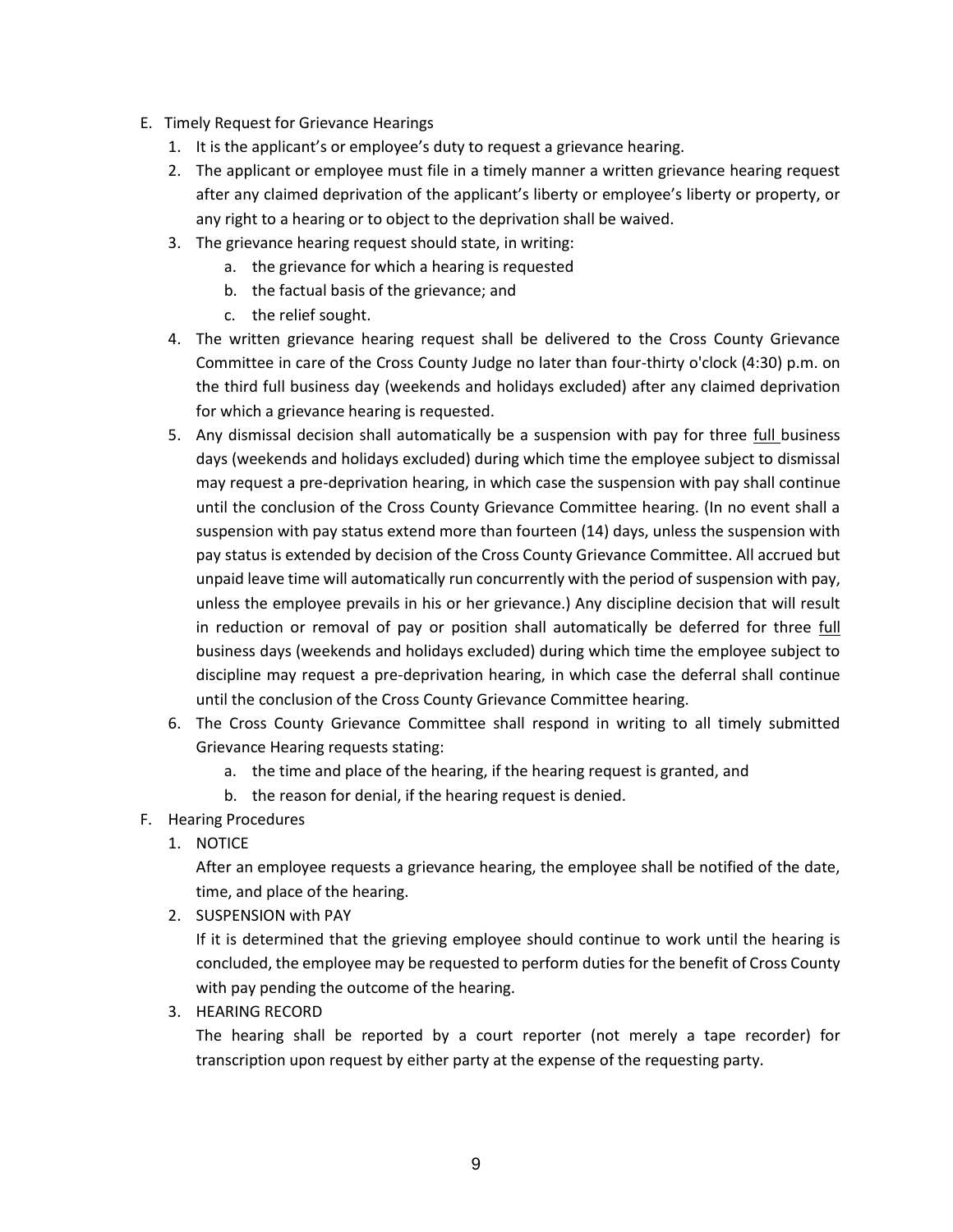4. PROCEDURAL ISSUES

At the hearing, on the record, the parties shall suggest any desired hearing procedures and state any complaints regarding:

- a. the notice
- b. the date, time, and place of the hearing
- c. the opportunity to refute fairly the charges; and
- d. the impartiality of the decision maker(s).
- 5. RULES of PROCEDURE and EVIDENCE

Informal rules of procedure and evidence (Arkansas Code Annotated 25-15-208) shall be followed:

- a. Witnesses shall testify under oath
- b. Parties shall be allowed, at their expense, to obtain and use legal counsel for representation
- c. Parties shall be allowed to obtain and use the presence of witnesses for examination, cross-examination, and rebuttal; and
- d. Parties should be granted a reasonable continuance if requested in writing prior to the hearing and if reasonably necessary for stated reasons to prepare adequately for the hearing.
- 6. PUBLICATION

The Cross County Grievance Committee shall hear the evidence offered by the parties, hear any argument desired by the parties, and vote without public discussion or deliberation. Therefore, only the decision and not the factual or legal reasons shall be announced publicly. The hearing shall be held in public if so required by the Freedom of Information Act; however, the employee may, at any time, decline the hearing and accept the intended discipline or dismissal.

7. CONFIRMATION in WRITING

After the hearing, the grieving applicant or employee shall be sent a letter stating the factual and legal bases found by the Cross County Grievance Committee for any refusal or removal of pay or position.

- G. Hearing Issues and Burdens of Proof
	- 1. Property Interest Hearings
		- a. Since this Cross County employment policy affirmatively creates at-will employment as the default employment policy of Cross County, the employee has the burden of proving by a preponderance of the evidence that he or she has a property interest in his or her employment.
		- b. Where the employee meets his or her burden of proof, the supervisory official has the burden of proving "just cause" for the supervisory official's intended discipline or dismissal of the employee.
	- 2. Liberty Interest Hearings
		- a. Claim of Arbitrary Discrimination (Unequal Treatment)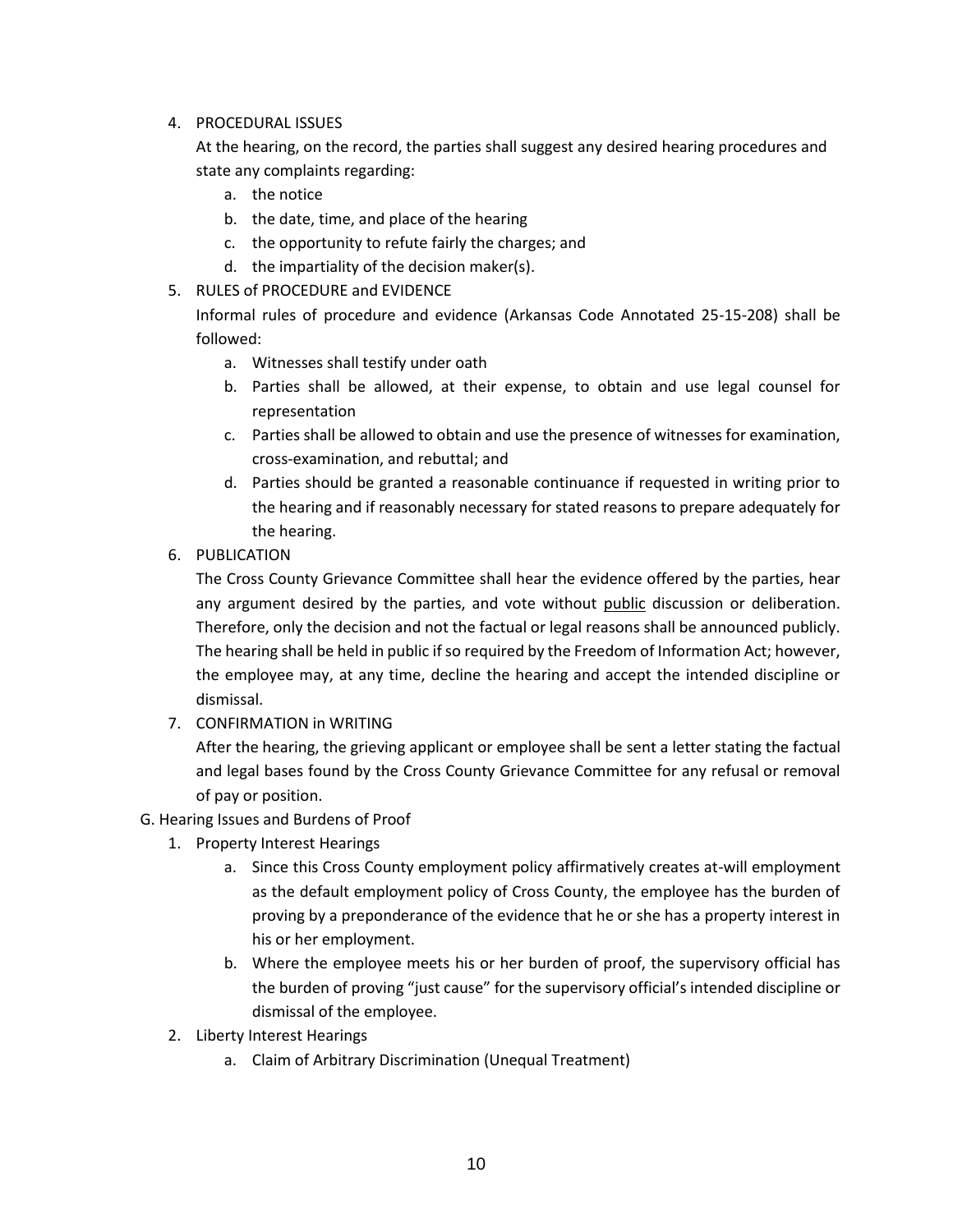- i. The grieving employee has the burden of proving by a preponderance of the evidence that he or she is being treated differently than another person in an otherwise similar situation with the employee.
- ii. Where the employee meets his or her burden of proof, the supervisory official has the burden of proving by a preponderance of the evidence that the reason for the difference in treatment is rationally related to the effectuation of a legitimate Cross County objective.
- b. Claim of Unconstitutional Punishment
	- i. The employee has the burden of proving by a preponderance of the evidence that he or she has engaged in Constitutionally protected conduct that was a substantial or motivating factor in any adverse employment decision, discipline, or dismissal.
	- ii. Where the employee meets his or her burden of proof, the supervisory official has the burden of proving that the adverse employment decision, discipline, or dismissal would have occurred even in the absence of the Constitutionally protected conduct.
- c. Claim of Discrimination due to Race, Color, Religion, Gender, Sex, or National Origin
	- i. The grieving applicant or employee has the burden of proving by preponderance of the evidence that he or she is being treated or effected differently than another person who, other than for race, color, religion, gender, sex, or national origin, is similarly situated with the applicant or the employee.
	- ii. Where the applicant or employee meets his or her burden of proof, the supervisory official has the burden of proving by a preponderance of the evidence that the proven inequality of treatment or effect is necessary to effectuate a compelling Cross County objective.
- d. Claim of Discrimination due to a Disability
	- i. The grieving applicant or employee has the burden of proving by a preponderance of the evidence that he or she is a qualified individual with a disability who, because of the disability, is being treated or effected differently than another person regarding job application, procedures, advancement, dismissal, compensation, training, or other terms, conditions, or privileges of employment.
	- ii. Where the applicant or employee meets his or her burden of proof, the supervisory official has the burden of proving by a preponderance of the evidence that the proven difference in treatment or effect is job-related and necessary to effectuate a compelling Cross County objective, that performance of the job cannot be accomplished by reasonable accommodation, or that the needed accommodation would result in undue hardship on Cross County.
	- iii. Definitions

The following definitions apply to claims of discrimination due to a disability.

1. "Disabled" or "Disability": A physical or mental impairment that substantially limits one or more of the major life activities of an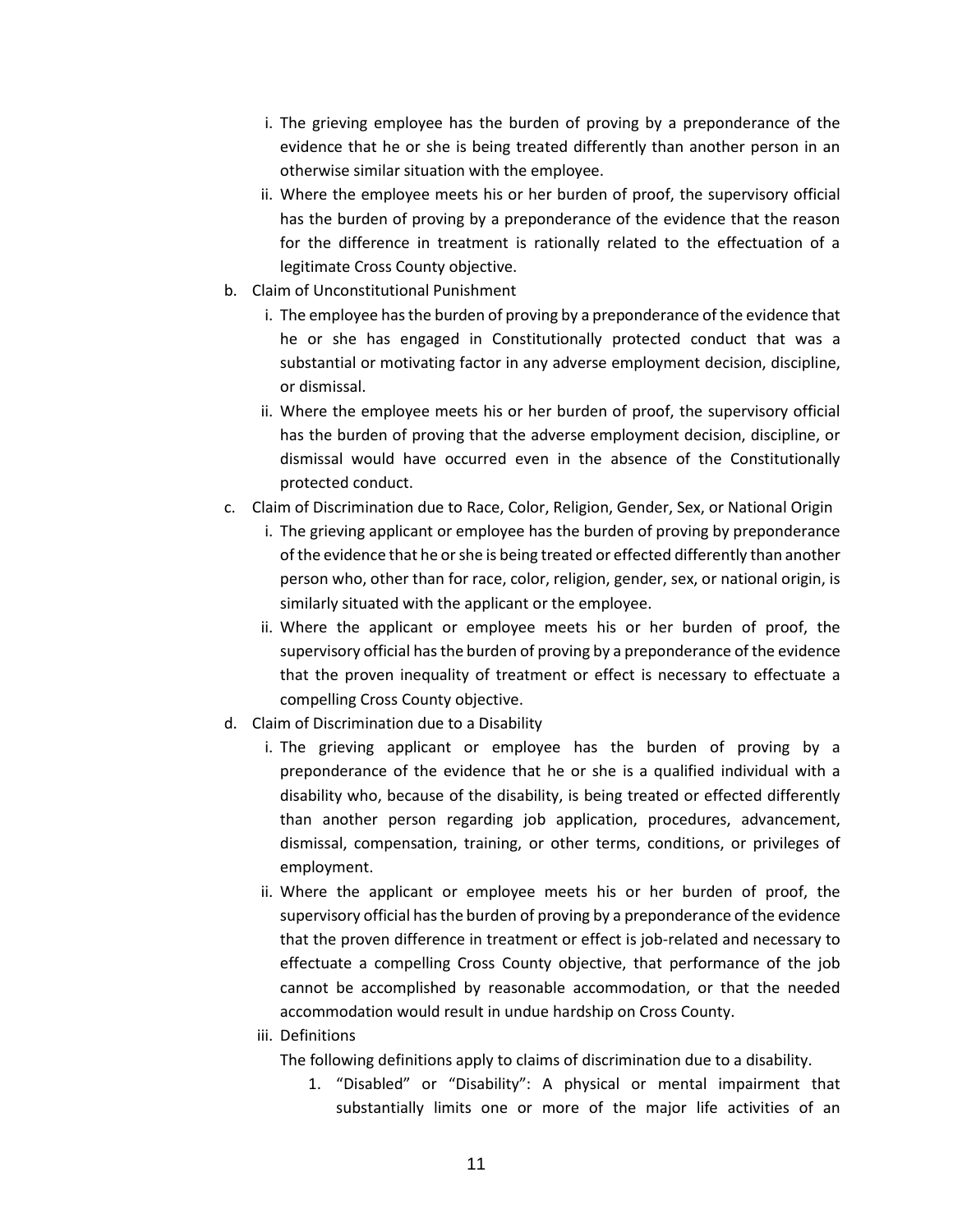individual; having a record of such an impairment; or being regarded as having such an impairment.

- 2. "Regarded as having such an impairment" includes those with conditions such as obesity or cosmetic disfigurement, and individuals perceived to be at high risk of incurring a work-related injury.
- 3. "Discrimination" includes:
	- a. Limiting, segregating, or classifying a job applicant or employee in a manner that adversely affects his or her opportunities or status
	- b. Participating in contractual or other arrangements that have the effect of subjecting individuals with disabilities to discrimination
	- c. Using standards, criteria, or methods of administration in such a manner that results in or perpetuates discrimination
	- d. Imposing or applying tests and other selection criteria that screen out or tend to screen out an individual with a disability or a class of individuals with disabilities unless the test or selection criteria are job-related and consistent with business necessity
	- e. Failing to make reasonable accommodations to the known limitations of a qualified individual with a disability, unless the covered entity can demonstrate that an accommodation would impose an undue hardship on the operation of the business; or
	- f. Denying employment opportunities because a qualified individual with a disability needs reasonable accommodations.
- 4. "Reasonable Accommodation" examples include:
	- a. Making existing facilities used by employees readily accessible to the disabled
	- b. Job restructuring
	- c. Flexible or modified work schedules
	- d. Reassignments to other positions; and
	- e. The acquisition or modifications of equipment or devices.
- 5. "Undue Hardship" is an action requiring "significant difficulty or expense," considering:
	- a. The overall size of the county with respect to the number of employees, number and type of facilities, and size of the budget
	- b. The type of operation maintained by Cross County including the composition and structure of the work force of that entity; and
	- c. The nature and cost of the accommodation needed.
- 6. "Qualified Individual with a Disability":

An individual with a disability who, with or without reasonable accommodation, can perform the "essential functions" of the employment position held or desired.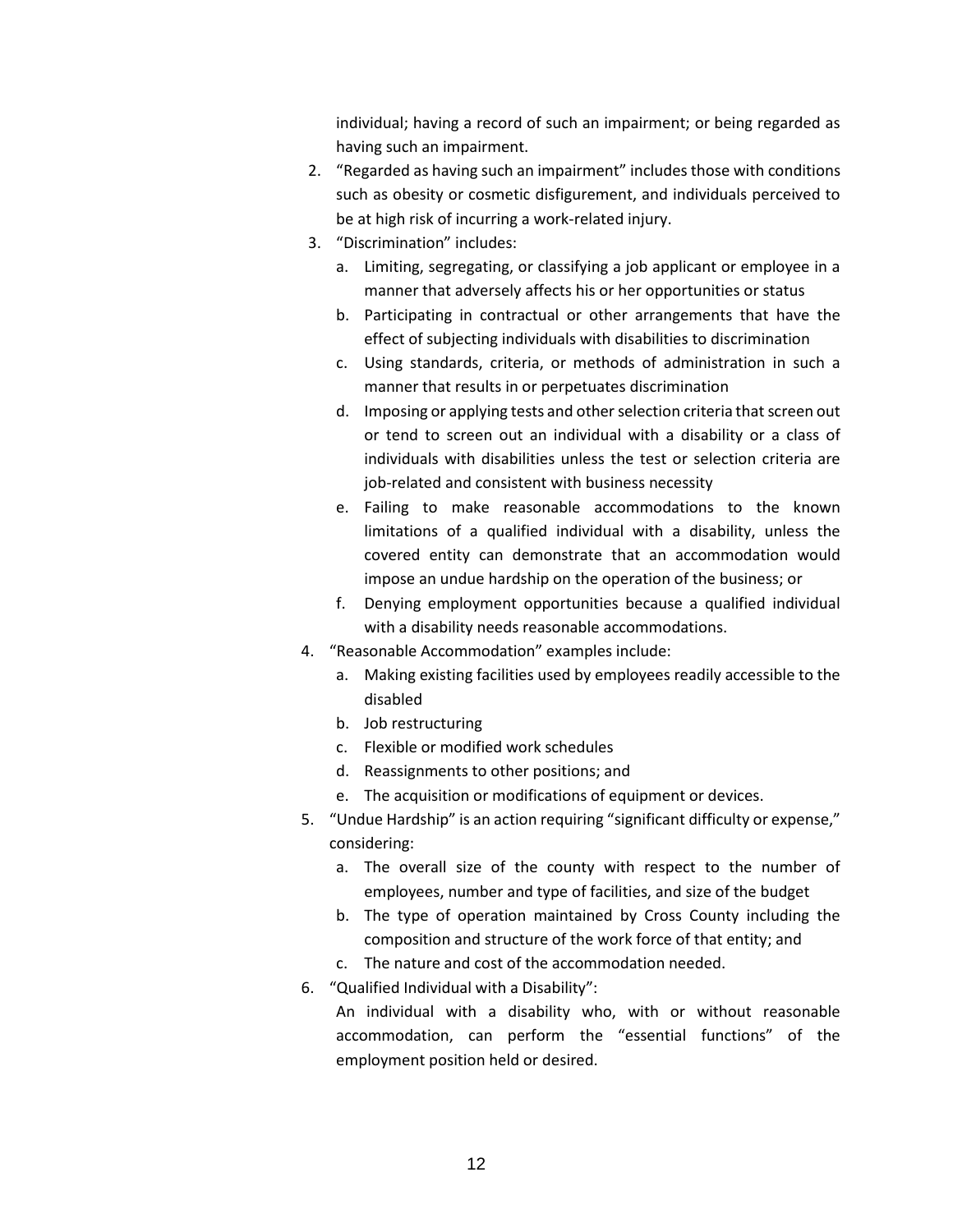- 7. Claim of a Completely Arbitrary Decision
	- a. The grieving employee has the burden of proving by a preponderance of the evidence that the action taken against him or her is not rationally related to the effectuation of any conceivable, legitimate governmental objective of Cross County
	- b. Where the employee meets his or her burden of proof, the supervisory official has the burden of proving by a preponderance of the evidence that the action taken against the grieving employee is rationally related to the effectuation of a conceivable, legitimate governmental objective of Cross County.
- 3. Name Clearing Hearings
	- a. The grieving applicant or employee has the burden of alleging that a "stigmatizing charge" has been publicly communicated by Cross County or a Cross County official or Cross County employee and requesting an opportunity to publicly clear his or her name.
	- b. Where the applicant or employee meets his or her burden of proof, Cross County shall provide the applicant or employee a public hearing opportunity to clear his or her name.

### <span id="page-15-0"></span>18. COUNTY GRIEVANCE COMMITTEE

- A. The Cross County Grievance Committee for employees hired by the Cross County Judge shall be the Quorum Court, but the decision of the grievance committee shall only be **advisory** to the Cross County Judge. (Arkansas Constitution Amendment 55, Section 3).
- B. The Cross County Grievance Committee for employees **not** hired by the Cross County Judge shall be the Cross County Quorum Court, and the decision of the Grievance Committee **shall be the decision** of Cross County. (Arkansas Constitution Amendment 55, Section 1).
- C. The purpose of the grievance hearing is to enable Cross County, through its grievance committee, to hear from both the employee and the employee's supervisory official and thereafter to determine whether an executive decision of the Cross County official or employee violates the Constitution or the Law. If the decision being challenged in the grievance hearing process is determined by the Cross County Grievance Committee to violate the Constitution or the Law, then the Cross County Grievance Committee shall declare the decision to be unconstitutional or illegal and shall direct the supervising elected Cross County official to modify that executive decision to conform that decision to the requirements of the Constitution or the Law.
- D. The Cross County Grievance Committee Is not to substitute its operational judgment for that of an elected official if the decision of the Cross County official or employee does not violate the Constitution or the Law.
- E. If the employee's supervisory official refuses to abide by the Cross County Grievance Committee's decision, then the Cross County Grievance Committee must either access the courts to seek an order enjoining the supervisory official from acting contrary to the Constitution or the Law or the Cross County Grievance Committee shall be deemed to have acquiesced to the decision of the supervisory official and the decision of the supervisory official shall become Cross County's final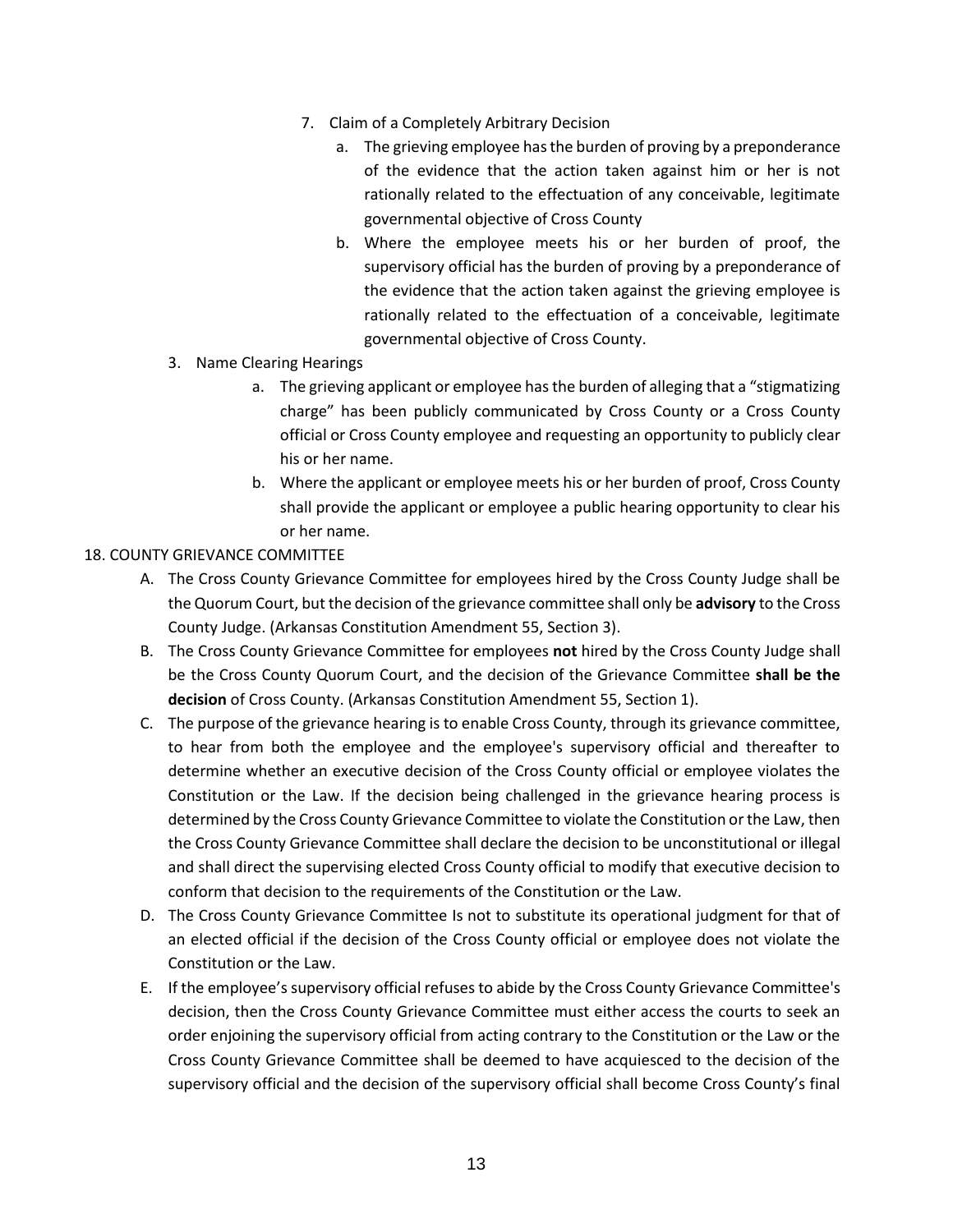decision with respect to the employment action taken. [Added 02/15/2000 per 02/11/2000 Order by J. Barnes in Edwards v. Columbia County, U.S.D.C. #98-1110. Modified 09/24/01]

<span id="page-16-0"></span>19. RELEASE OF EMPLOYEE GRIEVANCE RECORDS

Public Access to employee grievance records is authorized only if approved by the affected employee or authorized by the Arkansas Freedom of Information Act.

- <span id="page-16-1"></span>20. FAMILY and MEDICAL LEAVE ACT (FMLA) POLICY
	- A. Purpose. The purpose of the Family and Medical Leave Act (FMLA) of 1993 is to balance the needs of families with the demands of the workplace. It was designed to promote our country's interest in preserving family unity while accommodating the legitimate interest of employers.
	- B. Equality. The FMLA legislation seeks to minimize the potential for employment discrimination on the basis of gender consistent with the Equal Protection Clause of the Fourteenth Amendment by assuring that leave is available when necessary for both men and women.
	- C. Basic Leave Entitlement. Cross County will provide up to twelve (12) weeks of unpaid, job protected leave per year to eligible employees for certain family and medical reasons.
	- D. Eligible Employees. Employees are eligible for FMLA leave if they have been employed for at least one year and have worked at least 1,250 hours during the previous twelve (12) months.
	- E. Purposes for Which Basic Family Medical Leave Can Be Taken. Eligible employees are entitled to take up to twelve (12) weeks of unpaid, job-protected FMLA leave per year for any of the following reasons:
		- 1. For incapacity due to pregnancy, prenatal medical care, or childbirth
		- 2. To care for the employee's child after birth, or placement for adoption or foster care
		- 3. To care for the employee's spouse, son or daughter, or parent, who has a serious health condition; or
		- 4. For a serious health condition that makes the employee unable to perform his or her job.
	- F. Purposes for Which Military Family Medical Leave Can Be Taken
		- 1. Eligible employees with a spouse, son, daughter, or parent on active duty or called to activeduty status in the National Guard or Reserves in support of a contingency operation may use their 12-week leave entitlement to address certain qualifying exigencies. Qualifying exigencies may include attending certain military events, arranging for alternative childcare, addressing certain financial and legal arrangements, attending certain counseling sessions, and attending post-deployment reintegration briefings.
		- 2. FMLA also includes a special leave entitlement that permits eligible employees to take up to twenty-six (26) weeks of leave to care for a covered service member during a single 12 month period. A covered service member is a current member of the Armed Forces, including a member of the National Guard or Reserves, who has a serious injury or illness incurred in the line of duty while on active duty that may render the service member medically unfit to perform his or her duties for which the service member is undergoing medical treatment, recuperation, or therapy; or is in outpatient status; or is on the temporary disability retired list.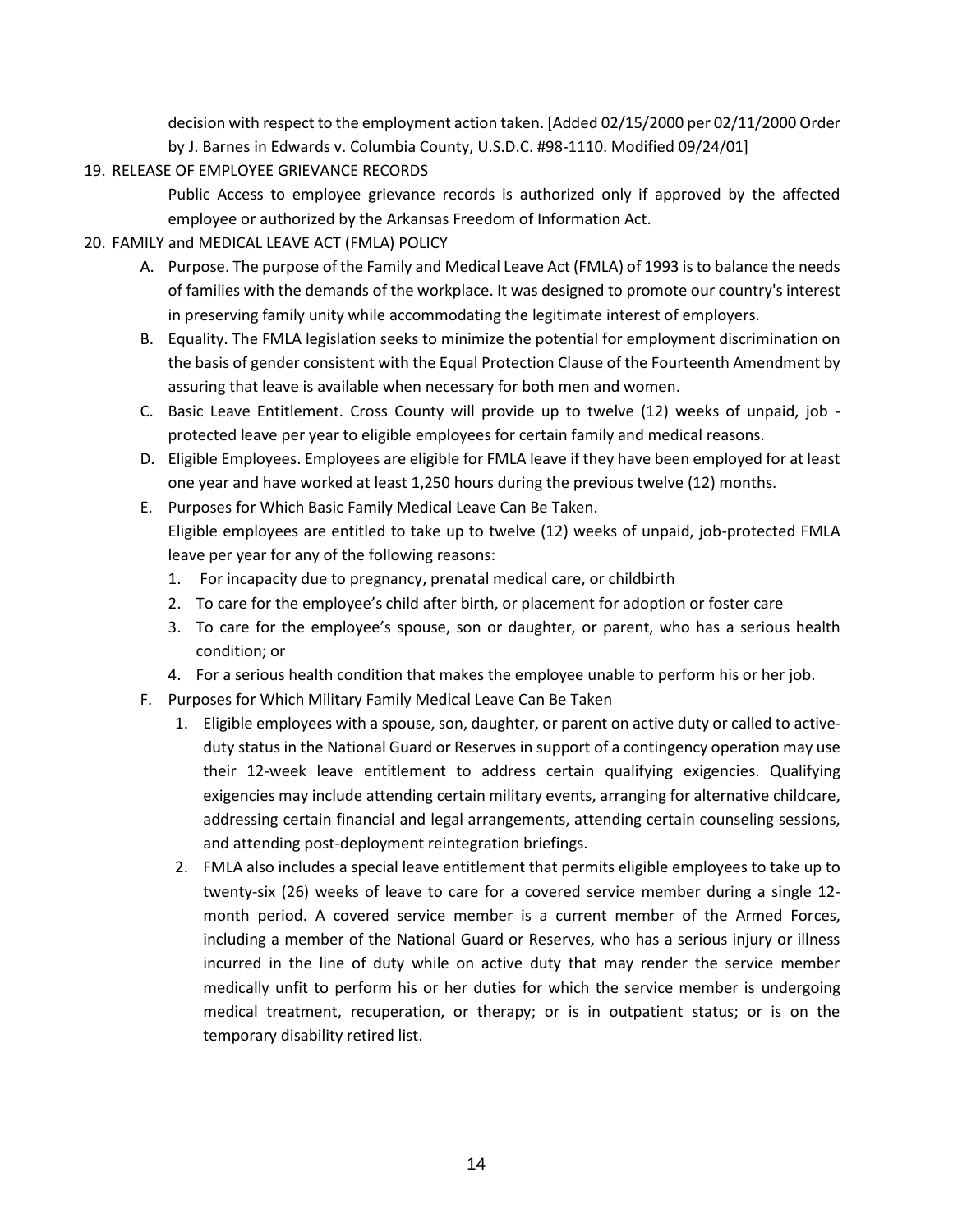### G. Intermittent Leave

Eligible employees may take FMLA leave on an intermittent basis or work a reduced work schedule when medically necessary. Employees must make reasonable efforts to schedule leave for planned medical treatments so as not to unduly disrupt work operations. Leave due to qualifying exigencies may also be taken on an intermittent basis.

H. Notice Required

Notice must be provided to the employee's department head and the Cross County Clerk's office of the employee's intention to take FMLA leave, at least thirty (30) days in advance, if the need to take leave is foreseeable. When thirty (30) days notice is not possible, the employee must provide notice as soon as practical and must generally comply with their supervisor or department heads normal call-in procedures. The notice must provide sufficient information to determine if the leave may qualify for FMLA and the anticipated timing and duration of the leave. The notice must also state whether the requested leave is for a reason for which FMLA leave was previously taken.

I. Medical Certification

Cross County requires medical certification to support a request for FMLA leave that is necessary due to the employee's own serious health condition or that of a family member. Cross County may, at Cross County expense, require a second medical opinion. If the first and second opinions differ, Cross County may request a third opinion, at Cross County's expense, which is then binding.

J. Continuation of Benefits

For the duration of FMLA leave, Cross County will maintain the employee's group health insurance coverage under the same terms and conditions as if the employee were working. The employee will still be required to pay his or her share of the premium. Leave under this act is not a "qualifying event" under COBRA. If the employee does not return to the job at the end of the FMLA leave, the employee shall be liable to Cross County for repayment of health insurance benefits paid by Cross County during the employee's FMLA leave.

K. Return to the Job

Upon return from FMLA leave, an employee is entitled to be restored to their original or equivalent position with equivalent pay, benefits and other employment terms and conditions.

L. Concurrent Leave

FMLA leave will automatically run concurrently with all other available paid leave time.

- <span id="page-17-0"></span>21. PUBLIC SAFETY EMPLOYEE DRUG and ALCOHOL TESTING
	- A. Public safety employees are subject to testing by Cross County to detect the presence of controlled substances and alcohol in their body including:
		- 1. Pre-employment Testing (controlled substances only)
		- 2. Reasonable Suspicion Testing
		- 3. Random Testing
		- 4. Post-accident testing
		- 5. Return-to-Duty and Follow-up Testing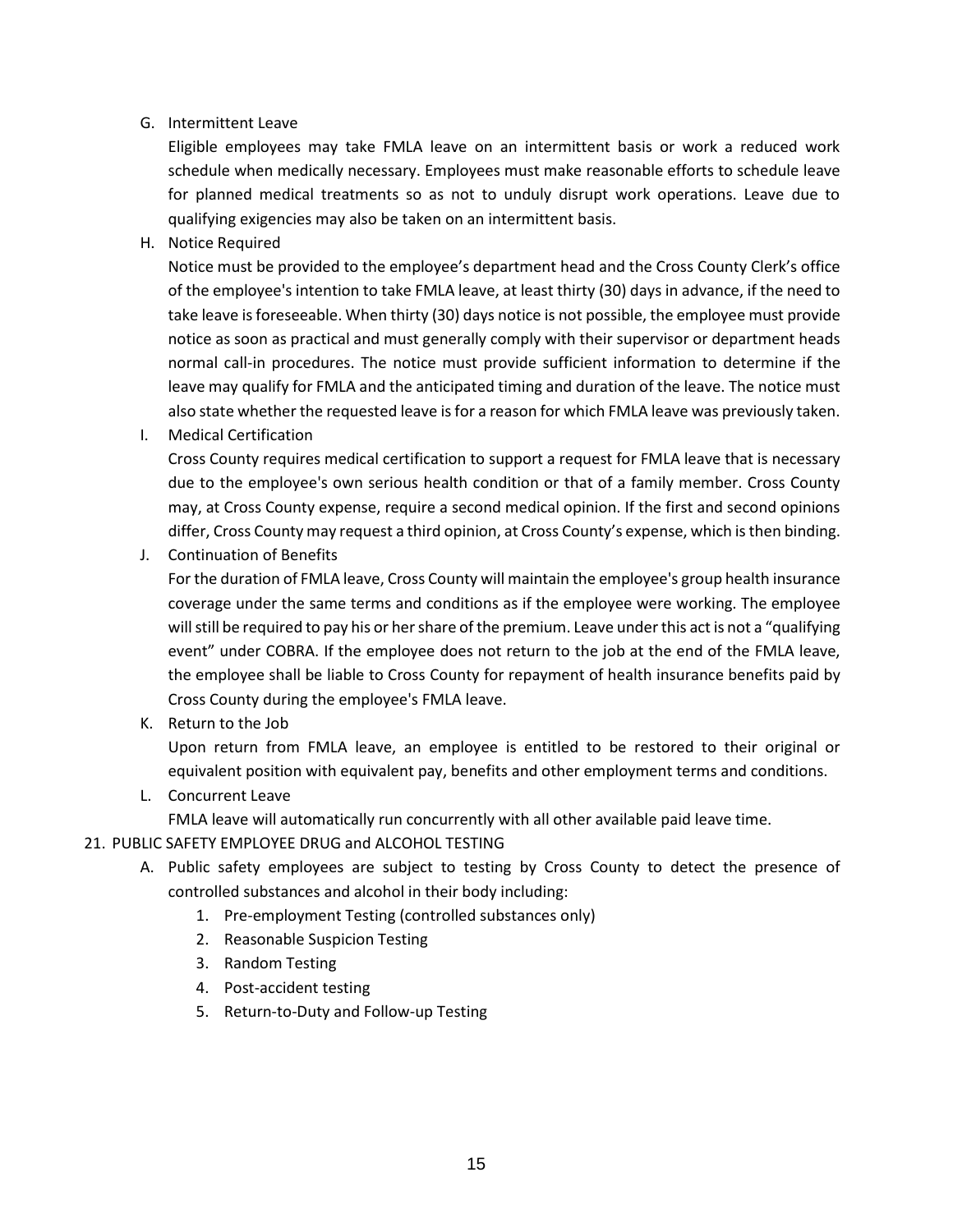- B. Any prospective employee may be given a mandatory pre-employment drug test and will not be employed until the drug test results are received by the office of the Cross County Judge. The Cross County Judge will then notify the Cross County Clerk who shall notify the elected official or department head of the results. Public safety employees subject to random testing shall include only employees whose duties require them to:
	- 1. Maintain a commercial driver's license
	- 2. Drive a vehicle as a part of the employee's normal county duties (excluding to and from work)
	- 3. Carry a firearm
	- 4. Routinely operate an emergency vehicle (one equipped with siren and red or blue lights) to lawfully carry out their duties
	- 5. Serve as a mechanic on Cross County vehicles
	- 6. Be prepared to use justifiable physical force against persons to maintain order or secure security for persons detained by Cross County.
- C. The Drug and Alcohol Testing procedures required by the U.S. Department of Transportation (the rules) shall be the procedures followed by Cross County, which procedures shall not be contrary to procedures promulgated by the Association of Arkansas counties.
- D. Upon Cross County's adoption of this policy, or at the point of hiring, each Cross County employee shall certify in writing that:
	- 1. The employee has been informed of and understands his or her obligations under Cross County drug and alcohol testing policy and the drug and alcohol regulations of the U.S. Department of Transportation
	- 2. The employee understands that the possession of alcohol in any form is prohibited in the workplace, and that there are restrictions on alcohol use for a period prior to reporting for work and after an accident
	- 3. The employee understands that the possession or use of unauthorized or illegal drugs is prohibited at any time, whether in the workplace or not; and
	- 4. The employee understands that as a condition of employment, the employee must submit to collection of breath, urine, blood, and/or saliva samples when requested by the Cross County employer or a contractor acting for the Cross County employer and, also, that the employee may be subject to drug and alcohol testing in other circumstances including, but not limited to, post-accident and when the employer has reasonable suspicion to believe the driver has engaged in prohibited actions concerning controlled substances or alcohol.
- E. Drug and alcohol testing will be administered to employees in the circumstances and in the manner mandated by the Rules.
- F. Reasonable Suspicion testing shall not be conducted until after the facts are reviewed by the prosecuting attorney, a deputy prosecuting attorney, or a Cross County civil attorney and the reviewing attorney agrees with the supervising elected official that reasonable suspicion exists under the particular facts of the particular case.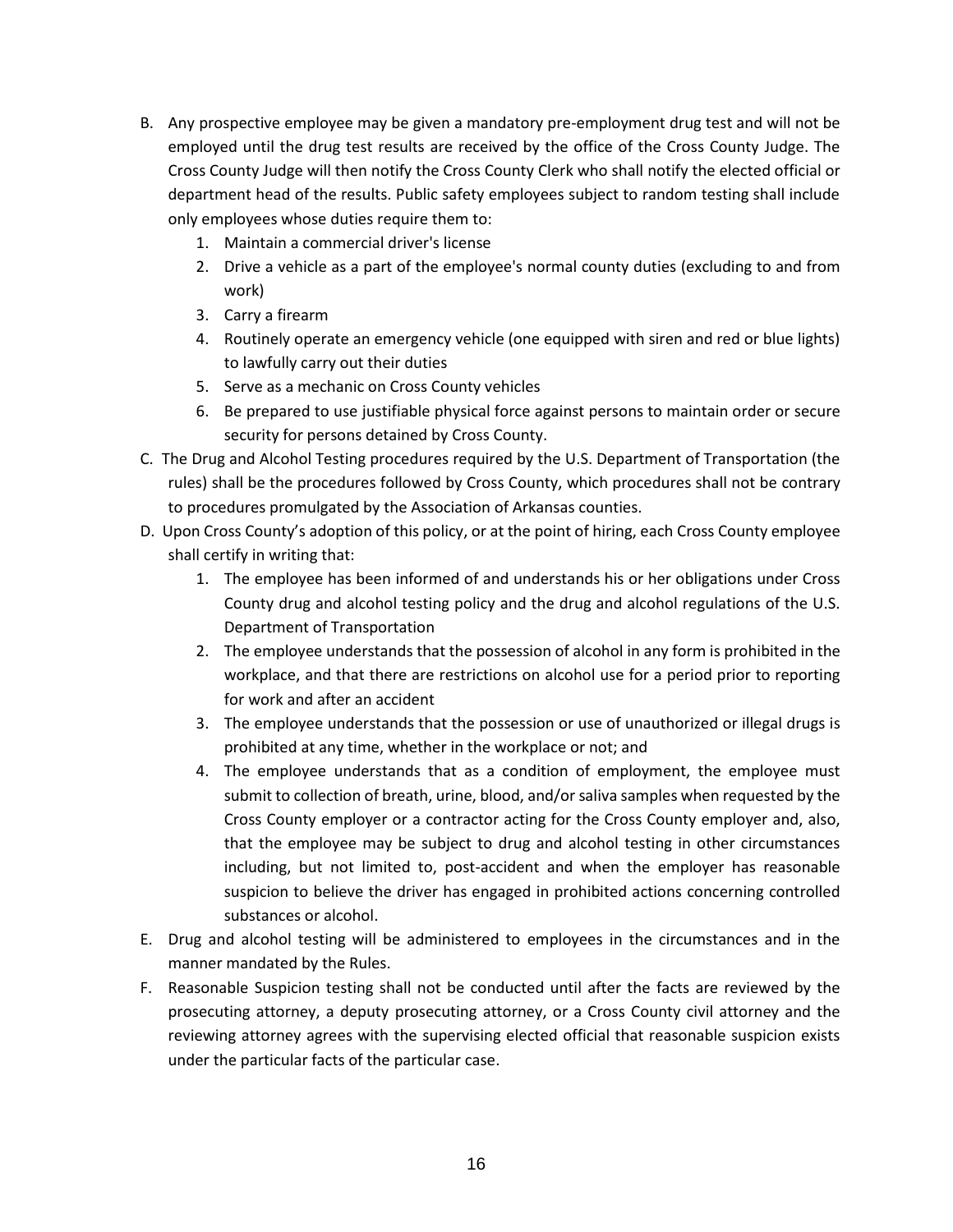- G. The following shall result in immediate discharge:
	- 1. Refusal to take a mandated test for drugs or alcohol
	- 2. A positive drug test result, once the time limit for requesting a second test of a split sample has expired, or upon receipt of a positive drug test result from the second test
	- 3. A positive alcohol test result.
- H. Employees whose initial drug test results are positive and who request a test of the second portion of the split sample will be suspended without pay until such time as Cross County's 'Designated Representative' receives the results of the second (split sample) test. Such second test will be paid by the employer and will be reimbursed to Cross County by the employee. A negative result from the second (split sample) drug test will render the first test invalid and the employee will be reinstated with back pay and reimbursement for the cost of the second test. (Revised 09/22/1997).
- I. An employee suspected of unlawful use of drugs or abuse of alcohol while on duty, as established by the Rules, or who is involved in an accident as defined in 49 CFR 390.5 (and receives a citation for a moving traffic violation in this section) by the Rules, shall be suspended immediately with pay until the results of the drug and alcohol test are received by Cross County 'Designated Representative.'

### <span id="page-19-0"></span>22. GENERAL EMPLOYMENT INFORMATION CLASSIFICATIONS and COMPENSATION

- A. All newly hired personnel must file the following items with the Cross County Clerk's office before they may begin work for Cross County. Failure to provide the following items to the Cross County Clerk's Office prior to beginning work for Cross County will result in a delay in the issuance of the employee's first paycheck.
	- 1. A job application and a copy of the applicant's driver's license and social security card or other such identification as may be deemed acceptable by the Cross County Clerk's office
	- 2. A Federal Form W-4
	- 3. A Federal Form I-9
	- 4. A form stating that the applicant has received a copy of the Cross County employment policy and that they have read and understood the same
	- 5. A cafeteria plan election form
	- 6. A Cross County group health insurance enrollment form, if the applicant wishes to accept coverage, or a waiver form if the applicant wishes to waive coverage
	- 7. APERS enrollment forms, if the applicant meets eligibility requirements to be enrolled in APERS
	- 8. An Appointment of Deputy form if the applicant needs to be deputized in order to perform job duties
	- 9. A Cross County life insurance enrollment form if the applicant meets the eligibility requirements
	- 10. Prospective employees who are required to register with the Selective Service System must certify compliance with the Military Selective Service Act as a condition for employment.
	- 11. Undergo pre-employment drug test and agree to random drug test
	- 12. Any other documentation or forms as required by the Cross County Clerk's office.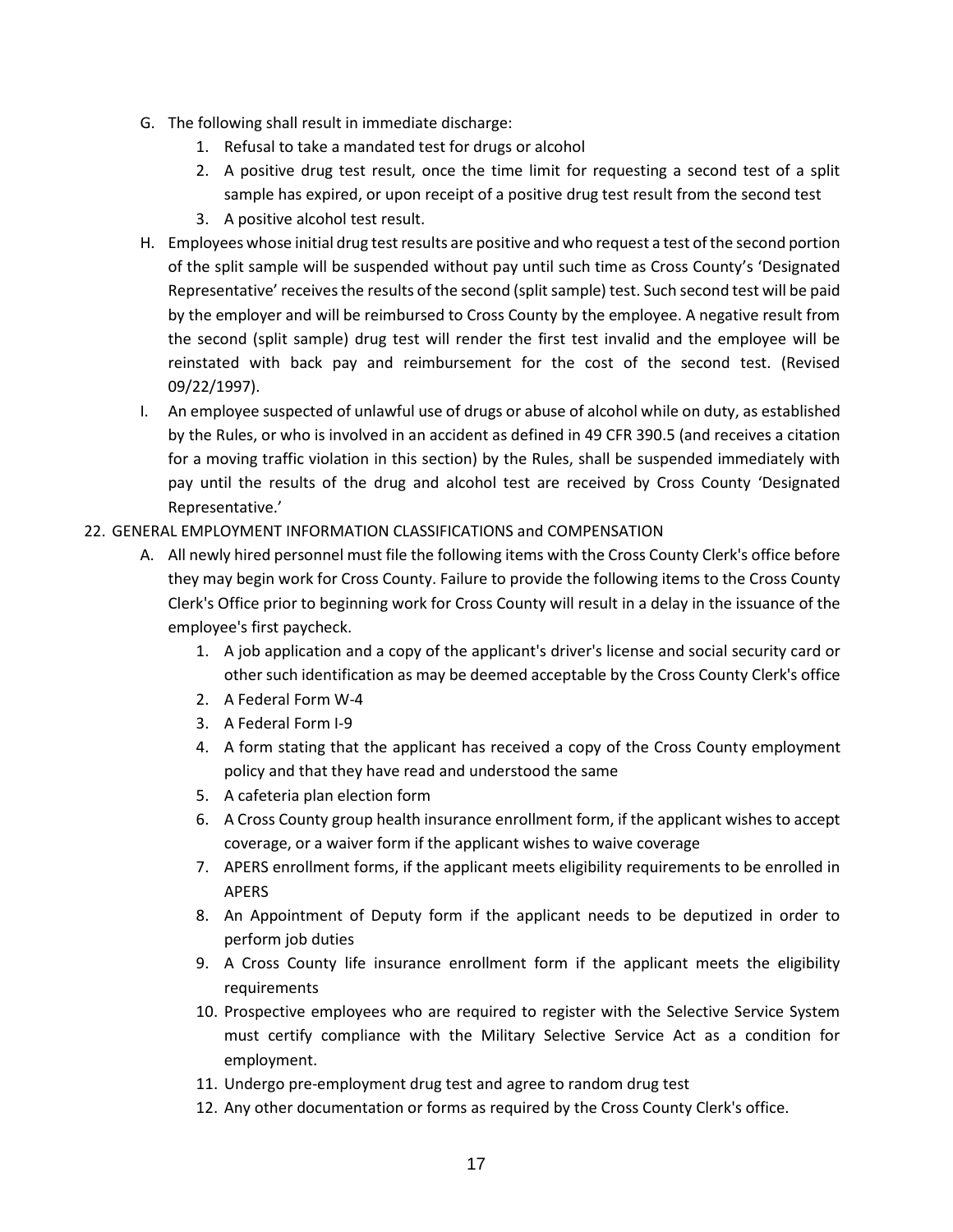#### B. Employee Classifications

The County's offices' normal business hours are 8:00 a.m. to 4:00 p.m. Monday through Friday, excluding holidays. The County's Road department hours are 8:00 a.m. to 5:00 p.m. Monday through Friday, excluding holidays.

A full-time County employee is an employee who occupies a full-time position with the County and who works a full-year schedule for the County. Full-time County employees are expected to work during County office hours, with an unpaid lunch break each day and two paid breaks each day of up to 15 minutes per paid break. Paid breaks may not be taken at the beginning or end of the workday, nor at the beginning or end of the unpaid lunch break. Each elected official will manage their own office to ensure they are open from 8:00 a.m. to 4 00 p.m.

A part-time County employee is an employee who works less than a full-year schedule for the County. A regular part-time employee is hired to work less than a full workweek on a non-seasonal basis and will be permitted to work no more than twenty-nine (29) hours per workweek.

A seasonal part-time employee is hired to work less than a full workweek during seasonal and/or peak periods. The temporary employment must be less than ninety (90) days. Regular part-time and seasonal part-time employees are not eligible for benefits (other than those required under state and federal law) that are afforded to regular full-time employees.

C. Employee Compensation.

County employees are paid on a biweekly basis (pay period is every two weeks; twenty-six (26) pay periods annually.) Each pay period covers the two weeks prior to the week of payment, but not the week of payment. After termination of employment, a County employee will be paid through the employee's final working day in the payment for the pay period following termination of employment. Annual raises are not guaranteed and annual budgets must be approved by the Quorum Court.

Each elected official and department head shall keep daily attendance records (timesheets) on each employee. These records shall be reviewed and then signed by both the elected official or department head and the employee as to correctness prior to submission of the timesheets to the Cross County Clerk's office at the end of each biweekly pay period. All Cross County employees, except for elected officials and salary-exempt employees, are required to submit timesheets, which are to be kept by the Cross County Clerk's office as a permanent record. Timesheets are due in the Cross County Clerk's office no later than 10:00 a.m. on the Monday following the end of the biweekly pay. If the elected official or department head fails to provide the required approved timesheets to the Cross County Clerk in a timely manner, the Cross County Clerk is not to issue subsequent paychecks. Cross County employee paychecks will be issued to employees no later than 2:00 p.m. on the Friday following the end of the biweekly pay period. All new employees will have one week held back on their first paycheck. (Effective December 31, 2014)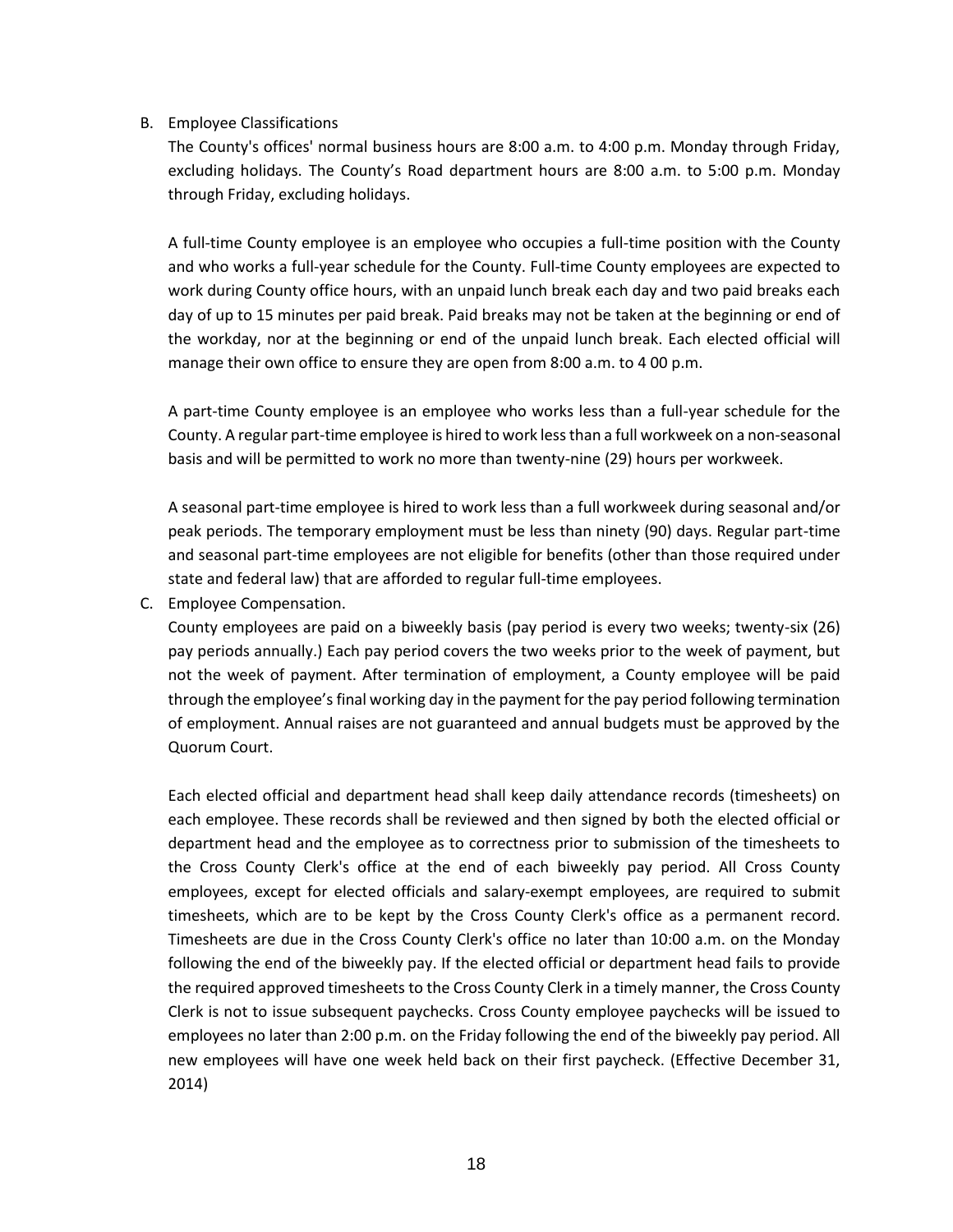#### <span id="page-21-0"></span>23. OVERTIME WORK and COMPENSATORY TIME

- A. The County complies with the Fair Labor Standards Act (FLSA).
	- 1. Any County employee who makes less than the minimum pay amount set by the FLSA is, regardless of job duties, eligible for overtime compensation.
	- 2. Otherwise, only County employees defined by the FLSA as "non-exempt", which means not employed in a bona fide "executive, administrative, or professional capacity," are eligible for overtime compensation.
	- 3. The fact that an employee is paid a "salary" has nothing to do with whether an employee is (or is not) eligible for overtime compensation.
	- 4. As authorized by the FLSA, the County's employees who are eligible for overtime compensation shall receive, in lieu of overtime pay, compensatory time off at the rate of one and one-half hours of compensatory time for each hour of overtime worked.
	- 5. The normal work period shall be thirty-five (35) hours per week for all County courthouse employees and forty (40) hours per week for all other county employees except employees engaged in the provision of law enforcement (including jailers) and ambulance services. The normal work period for law enforcement (including jailers) and ambulance personnel shall be 171 hours per consecutive 28-day work period.
	- 6. Overtime shall only be worked in emergencies or when public health, welfare, and the safety of the community is in danger. Overtime shall not be worked without the approval of the elected County official or supervisor designated by the elected County official to approve overtime. This includes checking emails and/or phone messages, or otherwise working outside of business hours without approval. Overtime worked shall be compensated as set forth in this policy whether approved in advance or not, but employees who work overtime without approval as set forth in this policy are subject to discipline up to and including termination.
	- 7. No employee shall accrue more than eighty (80) hours of compensatory time. After an employee accrues the maximum eighty (80) hours of compensatory time, the employee shall be paid any additional overtime in cash at a rate of one and one-half times the employee's normal hourly rate, for each hour of overtime worked (subject to normal withholdings for taxes, etc.). Payments for accrued compensatory time may be made at any time and shall be paid at the regular rate earned by the employee at the time the employee receives such payment. At the end of each year, all accrued but unused compensatory time will be paid in full.
	- 8. Upon termination of employment, an employee who has accrued compensatory time shall be paid for the unused compensatory time at the employee's average hourly rate during the last three years of employment, or the employee's final hourly rate, whichever is higher.
	- 9. An employee who has accrued compensatory time off and who has requested the use of compensatory time off shall be permitted to use such time within a reasonable period after making the request if the use of compensatory time does not unduly disrupt the operation of the County or employing department. The County requests that any compensatory time incurred in a 28-day work period (for law enforcement, including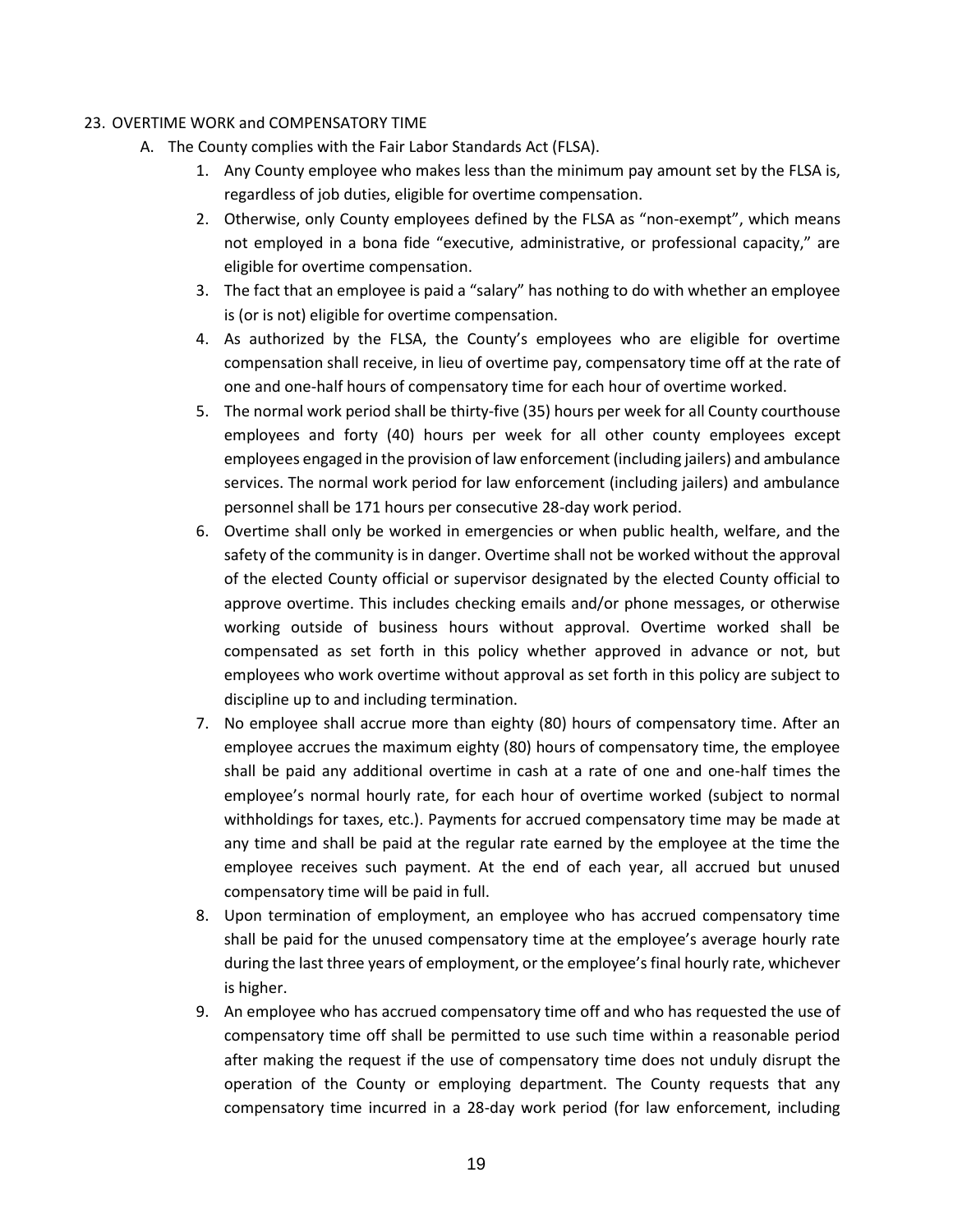jailer, and ambulance personnel) be used by the employee during the next 28-day work period. If an employee fails to schedule time off according to this policy, the elected official may place them on paid leave to exhaust comp time in compliance with the above.

- 10. All County elected officials and department heads will maintain timesheets to be filled out by each non-exempt employee on a weekly basis. All timesheets shall be signed under oath by the non-exempt employee and signed by the elected official or department head. Timesheets shall be provided to the County Clerk's Office at the end of each month to be kept as permanent records. If an elected County official or department head fails to provide the required and approved timesheets to the County Clerk, the County Clerk shall not issue subsequent paychecks.
- 11. Paid leave days shall not count toward time worked in a work period for calculating overtime. Only time worked by an employee shall count toward calculating overtime (including time worked on a holiday).
- 12. A person who accepts employment with the County or continues in employment with the County shall be deemed to have agreed to receive compensatory time off in lieu of overtime compensation as set forth in this policy.
- B. Overtime and Leave Time Liability Control Procedure
	- 1. Employees Required to Personally Sign and Certify Timesheets Each non-exempt County employee shall *personally* sign his or her timesheet, certifying: "My signature certifies that the above recorded hours worked and leave taken are correct."
	- 2. County Clerk to Keep Employee Timesheets as Permanent Records
		- The signed/certified employee timesheets shall be timely provided to the County Clerk's office at the end of each pay period to be kept as a permanent record (for at least five years).
	- 3. County Clerk to Calculate Payroll from Non-Exempt Employee Timesheets The County Clerk will calculate payroll for non-exempt employees, including overtime pay, vacation leave pay, sick leave pay, and holiday pay, based on the signed/certified timesheets and in reliance upon the employee's signed certification that the hours worked and the leave time taken are correct.
	- 4. County Clerk Not to Issue Check without Signed/Certified Timesheet The County Clerk shall not issue a paycheck to a non-exempt employee if the required employee time sheet(s) is/are not signed and certified by the employee *personally* or are not timely provided to the County Clerk.
	- 5. Logbook of County's Total Overtime Liability The County Clerk shall keep a record in a separate logbook of accumulated compensatory time, sick leave time, and vacation leave time, showing all such time earned and all such leave time taken by the employees who have earned such leave
	- 6. Report Total County Overtime Liability Monthly The County Clerk shall provide a monthly report to the County Treasurer, the County Judge, and the Quorum Court, reporting the amount of the County's accrued compensatory time debt.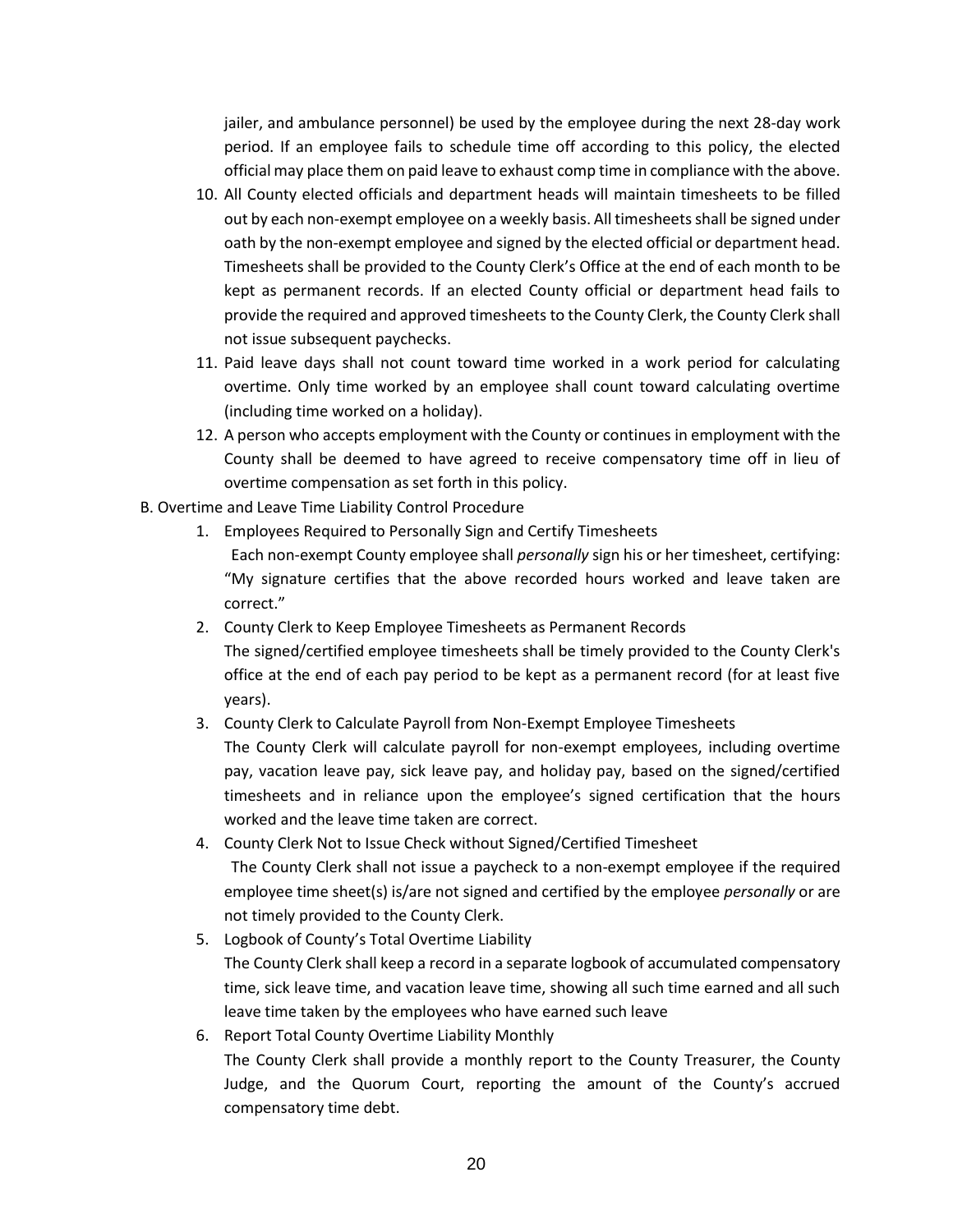- 7. Pay Overtime in Cash when Required by Policy The County Clerk shall issue an overtime check to an employee any time the employee's total hours of accrued compensatory time exceed the compensatory time limit set by the Quorum Court in the County's Personnel policy (80 hours).
- 8. Quorum Court to Manage the County's Compensatory Time Debt from Month to Month The Quorum Court shall use its appropriation power (including re-appropriation power) to modify the County' budget throughout the year so that the County has the funds to pay the compensatory time debt that has accumulated throughout the year at the end of the year.
- C. No County Gifts

The Arkansas Constitution prohibits the County from using public money to confer a private benefit. Arkansas Constitution Article 12, §5. County elected officials, department heads, and supervisors shall comply with this constitutional provision and shall not offer or award more paid leave time (holiday, vacation, sick, or compensatory) than authorized by this County Personnel Policy.

# <span id="page-23-0"></span>24. INCLEMENT WEATHER POLICY

- A. If, in an employee's opinion, conditions are too hazardous for him or her to get to work safely, or to remain at work, in the case of inclement weather during working hours, he or she may, with supervisor approval, have the option of taking the time off without pay or using accrued paid leave time. Regardless of the situation, an employee shall give his or her supervisor immediate notice if he or she is unable to report for work. (Emergency Services Personnel and other essential personnel are expected to make arrangements to report to work on time regardless of the weather conditions).
- B. If, in the opinion of the Cross County Judge, conditions are too hazardous to open Cross County offices, or for Cross County offices to remain open, in the case of inclement weather during working hours, and the Cross County Judge officially closes Cross County offices, all non-essential personnel who are required to report to work, regardless of weather conditions, will be paid with compensatory time, for the hours that Cross County offices are officially closed, in addition to their regular hours worked
- C. All inclement weather closings or delayed opening decisions shall be made by 6:00 a.m. and reported to television stations KAIT 8 and WREG 3 and radio station KWYN 1400.
- <span id="page-23-1"></span>25. OTHER MISCELLANEOUS EMPLOYMENT POLICIES
	- A. Employee employment records shall be established and maintained in the Cross County Clerk's office in a confidential and secure manner. Employment records contain pertinent employee information including, but not limited to employment applications, tax withholding forms, emergency contacts and telephone numbers, payroll history, leave time records, retirement data forms and unemployment claims.
	- B. Absence of an employee from work, including any absence for a single or part of a day that is not authorized by the elected official or department head, shall be deemed to be an absence without leave. County employees are expected to be on the job during their regular work hours. Unexcused and excessive tardiness and/or absenteeism may result in disciplinary action, up to and including termination. Disciplinary action consists of: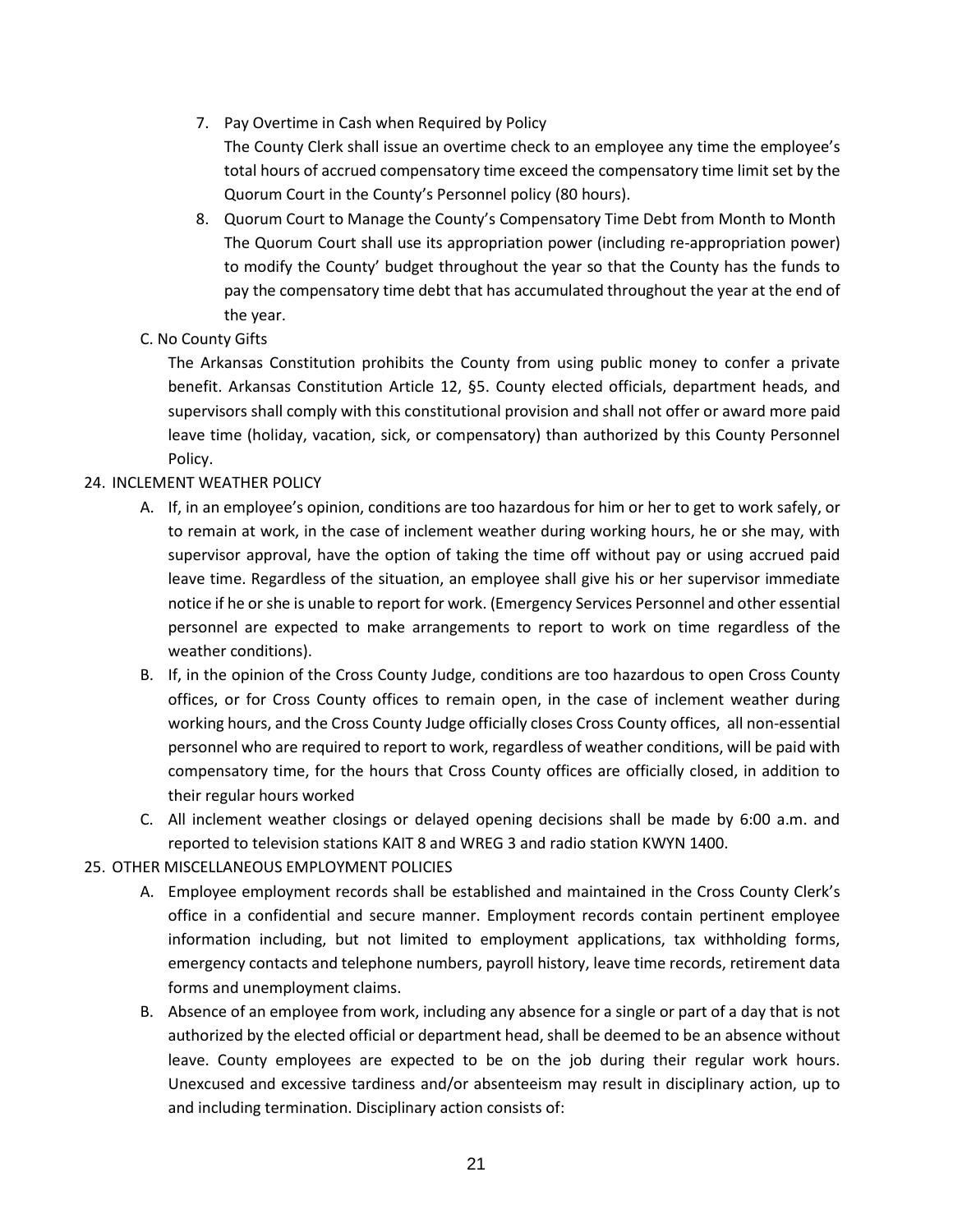- 1. 1st offense: Verbal Warning
- 2. 2nd offense: Written Warning
- 3. 3rd offense: Suspended for 3 days without pay

County employees will be permitted absence without prior authorization under only the following conditions:

- 1. Emergency
- 2. Family sickness or funeral
- 3. County business
- 4. Inclement weather conditions where the employee is unable to travel safely
- 5. Other, if subsequently approved by the employee's supervisor. Excused absences with prior or contemporaneous authorization are governed by the leave policies set forth separately below. Any employee who is absent for three (3) consecutive days without approved leave shall be deemed to have resigned.
- C. Vehicles owned by Cross County are to be used for Cross County business only, unless the employee's department supervisor has granted prior authorization for personal use due to extenuating circumstances. Any employee that is found to be in violation of this policy will, upon the 1st offense, be suspended without pay for three (3) days and on the 2nd offense be terminated.
- D. Mileage reimbursement, for travel that is related to legitimate Cross County business, will be paid for each mile of travel from the courthouse address in Cross County to the destination address and the return trip only. MapQuest will be used by the Cross County Clerk's office to determine the appropriate mileage. The rate of reimbursement per mile shall be the same rate that is being utilized by the State of Arkansas at that time.
- E. Reimbursement for meals is for overnight travel only. The current reimbursement rate for meals shall not exceed \$50 per day. Reimbursement requests will only be considered for payment if accompanied by **itemized** receipts. Tips, gratuities, and alcoholic beverages are not reimbursable expenses. Credit and debit card receipts are not acceptable unless itemized.
- F. Lodging will be reimbursed for overnight travel when accompanied by an **itemized** receipt. Personal entertainment, valet services, gratuities, hotel telephone, room service charges and other "extra charges" will not be reimbursed. Lodging will only be reimbursed for meetings over 125 miles from the courthouse address in Cross County or over four hours of driving time.
- G. Dating Policy

An environment where employees maintain clear boundaries between employees' personal and business interactions is most effective for conducting business. Although this policy does not prevent the development of friendships or romantic relationships between co-workers, it does establish very clear boundaries as to how relationships will progress during working hours and within the working environment. Individuals in supervisory relationships or other influential roles are subject to more stringent requirements under this policy due to their status as role models, their access to sensitive information and their ability to influence others.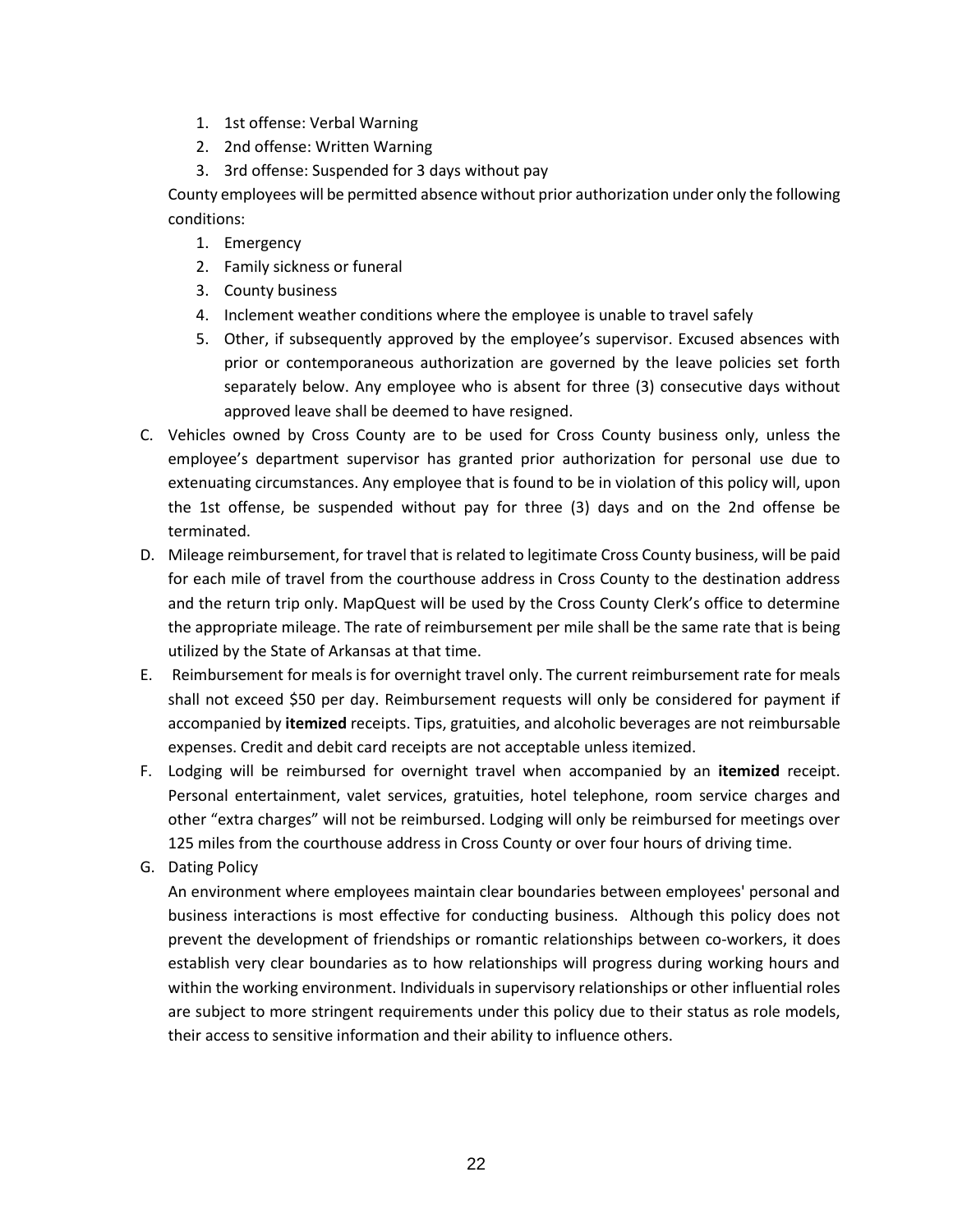Procedures related to the Dating Policy

- 1. During working time and in working areas, employees are expected to keep personal exchanges limited so that others are not distracted or offended by such exchanges so that productivity is maintained.
- 2. During non-working time, such as lunches and before and after work periods, employees are not precluded from having appropriate personal conversations in non-work areas as long as their conversations and behaviors could in no way be perceived as offensive or uncomfortable to a reasonable person.
- 3. Employees are strictly prohibited from engaging in physical contact that would in any way be deemed inappropriate by a reasonable person while anywhere on County premises, whether during working hours or not.
- 4. Employees who allow personal relationships with co-workers to affect the working environment will be subject to appropriate disciplinary action which may include counseling for minor problems. Failure to change behaviors and maintain expected work responsibilities is viewed as a serious disciplinary matter.
- 5. Employee off-duty conduct is generally regarded as private, as long as such conduct does not create problems within the workplace. An exception to this principle, however, is romantic or sexual relationships between supervisors and subordinates.
- 6. Department heads, supervisors, or anyone else in sensitive or influential positions must disclose the existence of any relationship with another co-worker that has progressed beyond a platonic friendship. Disclosure must be made to the employee's department head or the elected official responsible for that department. This disclosure will enable Cross County to determine whether any conflict of interest exists because of the relative positions of the individuals involved.
- 7. Where problems or potential risks are identified, Cross County will work with the parties involved to consider options for resolving the conflict. The initial solution would be to make sure that the parties involved no longer work together on matters where one is able to influence the other or act for the other. Matters such as hiring, firing, promotions, evaluations, financial transactions, etc. are examples of situations that may require reallocation of duties to avoid any actual or perceived reward or disadvantage.
- 8. In some cases, more extreme measures may be necessary, such as transferring to other positions or departments. The individual with the more senior position will be considered for transfer first to avoid any perception of retaliation against the less senior person.
- 9. Refusal of reasonable alternative positions, if available, will be deemed a voluntary resignation.
- 10. Continued failure to work with Cross County to resolve such a situation in a mutually agreeable fashion may be ultimately deemed insubordination and, therefore, serve as cause for immediate termination.
- 11. The provisions of the policy apply regardless of the sexual orientation of the parties involved.
- 12. Where doubts exist as to the specific meaning of the terms used above, employees should make judgments based on the overall spirit and intent of this policy.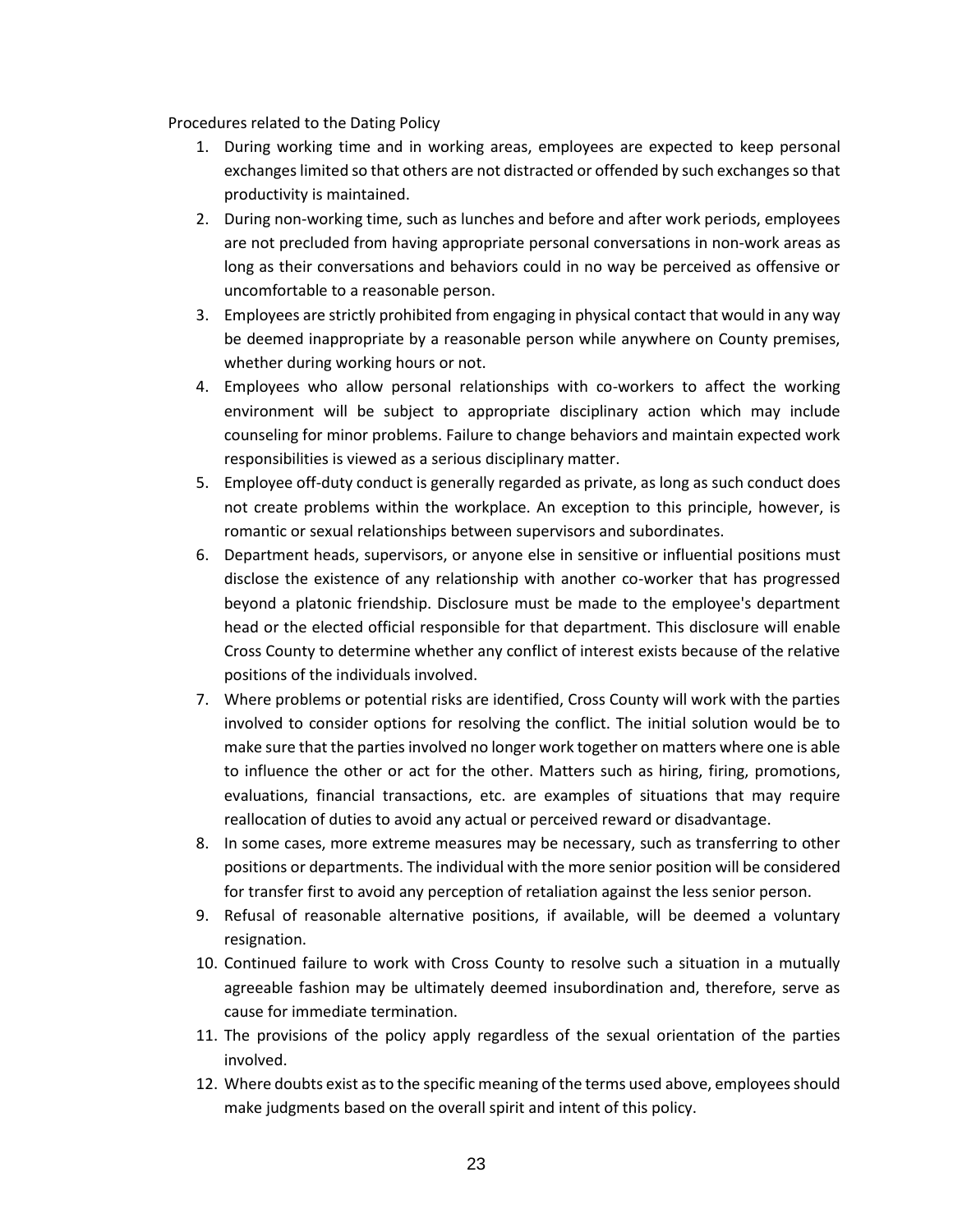#### CROSS COUNTY EMPLOYEE FRINGE BENEFITS

Only full-time employees as defined elsewhere in this employment policy booklet are eligible for fringe benefits.

### <span id="page-26-0"></span>1. HOLIDAYS

A. All full-time employees, except for emergency services personnel, are entitled to paid holiday leave that will be taken the same day as State offices. These holidays include employee's birthday, New Year's Day, Martin Luther King, Jr. 's birthday, Presidents Day, Memorial Day, Independence Day, Labor Day, Veterans Day, Thanksgiving Day, day after Thanksgiving by proclamation of the Governor, Christmas Eve, and Christmas Day. If the holiday falls on a Saturday, the holiday will be observed on the preceding Friday. If the holiday falls on a Sunday, the holiday will be observed on the following Monday. The employees' birthday will be used as a floating holiday to be used in the month that the employee's birthday falls. That date must be approved by the supervisor.

B. All full-time emergency services personnel will be paid for eight (8) hours at their regular rate of pay to compensate for the holidays listed above. Any employee required to work on a holiday shall be compensated at his regular hourly rate for all hours of work. Arrangements will be made for such employees to take off another day to make up for the holiday missed. To be eligible for holiday pay, the employee must have worked his last scheduled working day before the next scheduled working day after the holiday and must have performed some work for the County in the week in which the holiday occurs. Leave of absence authorized in writing shall be considered as time worked for the purpose of administering this section. Any additional days for holidays other than the day stated will be at the discretion of the County Judge. Anytime the courthouse is closed, notice of such dates should be made in the regularly circulated newspaper and radio stations.

## <span id="page-26-1"></span>2. EMERGENCY LEAVE

In case of death, serious illness, or injury in the immediate family, an employee may be granted, with supervisor approval, emergency leave of up to three (3) working days per year per family member. This shall be leave with pay in addition to other available leave time. Immediate family shall include spouse, parent, child, brother, sister, grandparent, grandchild, mother-in-law, fatherin-law, son-in-law, and daughter-in-law. Anytime an employee needs more than three (3) days off, due to the serious illness or injury of an immediate family member, the employee may utilize the unpaid leave available under the conditions set forth in the Family Medical Leave Act (FMLA).

## <span id="page-26-2"></span>3. OCCUPATIONAL LEAVE

Cross County provides Workers' Compensation coverage for its employees as required by the Constitution and by law. (Arkansas Code Annotated 11-9-101 et seq). In the event an employee sustains a compensable occupational injury which results in loss of work time, Cross County will pay the injured employee full salary for the first seven (7) days of lost time, if requested by the employee. Thereafter, Cross County will pay the difference between the employee's regular salary and the amount paid by the workers' compensation coverage, if requested by the employee. All such aforementioned payments by Cross County shall be charged against the employee's accrued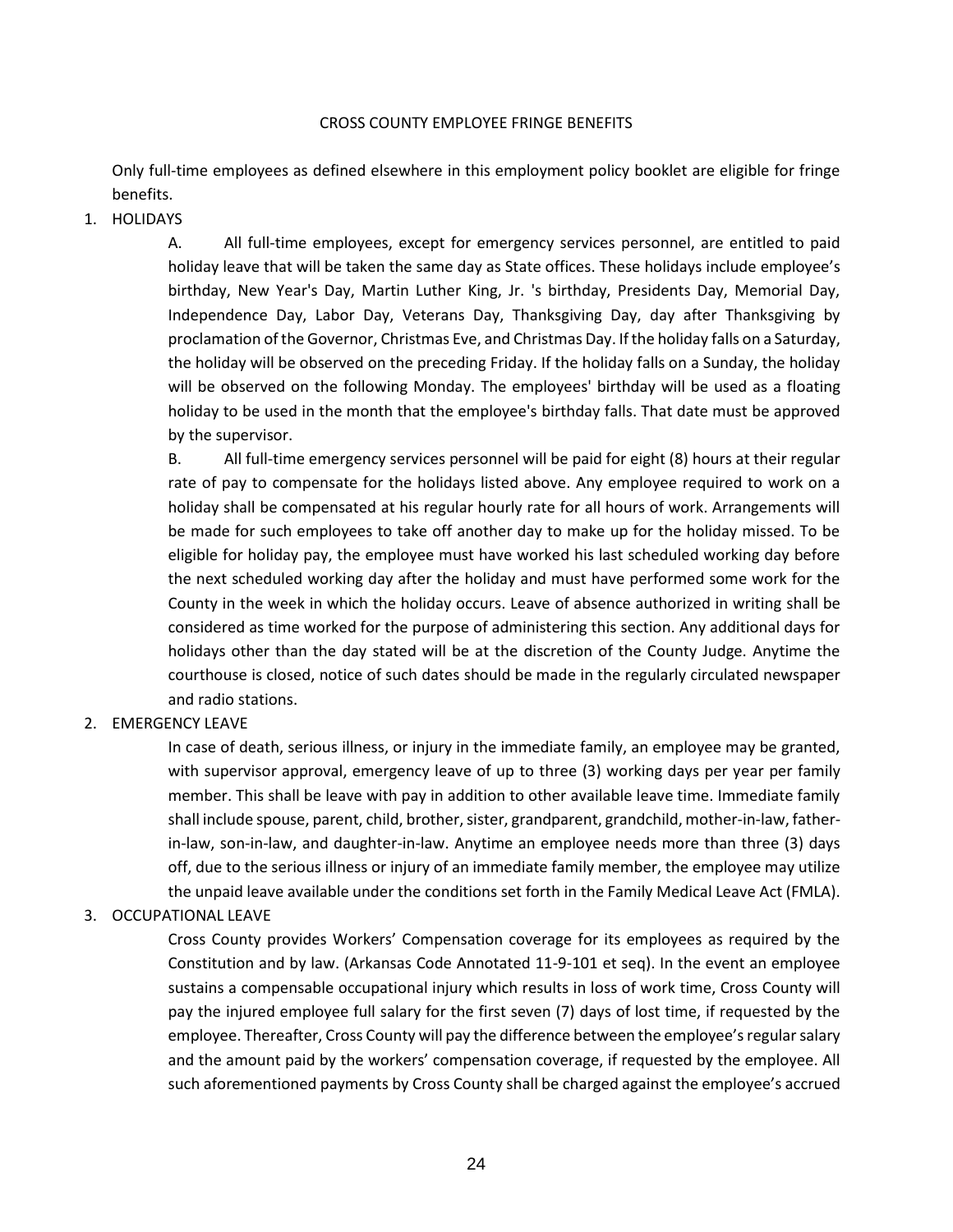paid leave time at the ratio of the supplemental payment to the employee's regular salary. When all accrued leave time is used in this manner, payment from Cross County will cease.

Cross County will pay the difference in salary for emergency medical services personnel, between the standard forty (40) hours per work week (which is the maximum that Workers' Compensation Insurance will reimburse) and the hours that the employee is regularly scheduled to work for the week, provided that the employee has followed all required safety policies and procedures. This pay will not be charged against an employee's accrued leave.

# <span id="page-27-0"></span>4. MILITARY LEAVE

## A. TRAINING:

All employees who request a leave of absence for the purpose of participating in the military training programs of the National Guard, or any of the Reserves, shall be entitled to such leave for a period of fifteen (15) days, plus necessary travel time, for annual training performed in any one (1) year. In addition, leave that is not used in a year may be carried forward to the next year for a maximum of thirty (30) days of military leave in any one (1) year. The leave of absence shall be in addition to regular leave time allowed to the employee. Employees shall be entitled to their regular salary during periods of such leave. (Arkansas Code Annotated 21- 4-102)

# B. CALLED to ACTIVE DUTY in EMERGENCIES:

Employees who are Members of the National Guard, or any of the Reserves, who are called to duty in "emergency situations" by the Governor or President shall be granted leave with pay not to exceed thirty (30) working days, after which leave without pay will be granted. This leave shall be in addition to all other leave. (Arkansas Code Annotated 21-4-102). According to AG opinion number 2002-342, the employee shall be entitled to paid leave up to thirty (30) days, regardless of whether he/she had already collected his full quota of paid leave for regular annual training.

## C. UNIFORMED SERVICES EMPLOYMENT and REEMPLOYMENT RIGHTS ACT (USERRA)

Under (USERRA), an employee is entitled to return to his/her job with accrued seniority, provided he meets the following five eligibility criteria:

- a. Must hold or have applied for a Cross County job
- b. Must have given written or verbal notice to the employer prior to leaving the job
- c. Must not have exceeded the 5-year cumulative limit on periods of service
- d. Must have been released from service under conditions other than dishonorable; and
- e. Must report back to the Cross County job in a timely manner or submit a timely application for reemployment.

If a service member is on active duty for more than thirty (30) days, that member and his dependents should be covered by military health insurance. However, USERRA gives an employee the right to elect continued health insurance coverage (COBRA) through Cross County, for himself and his dependents, for up to eighteen (18) months. If military service is for thirty (30) days or less, the employee and his family can continue coverage at the same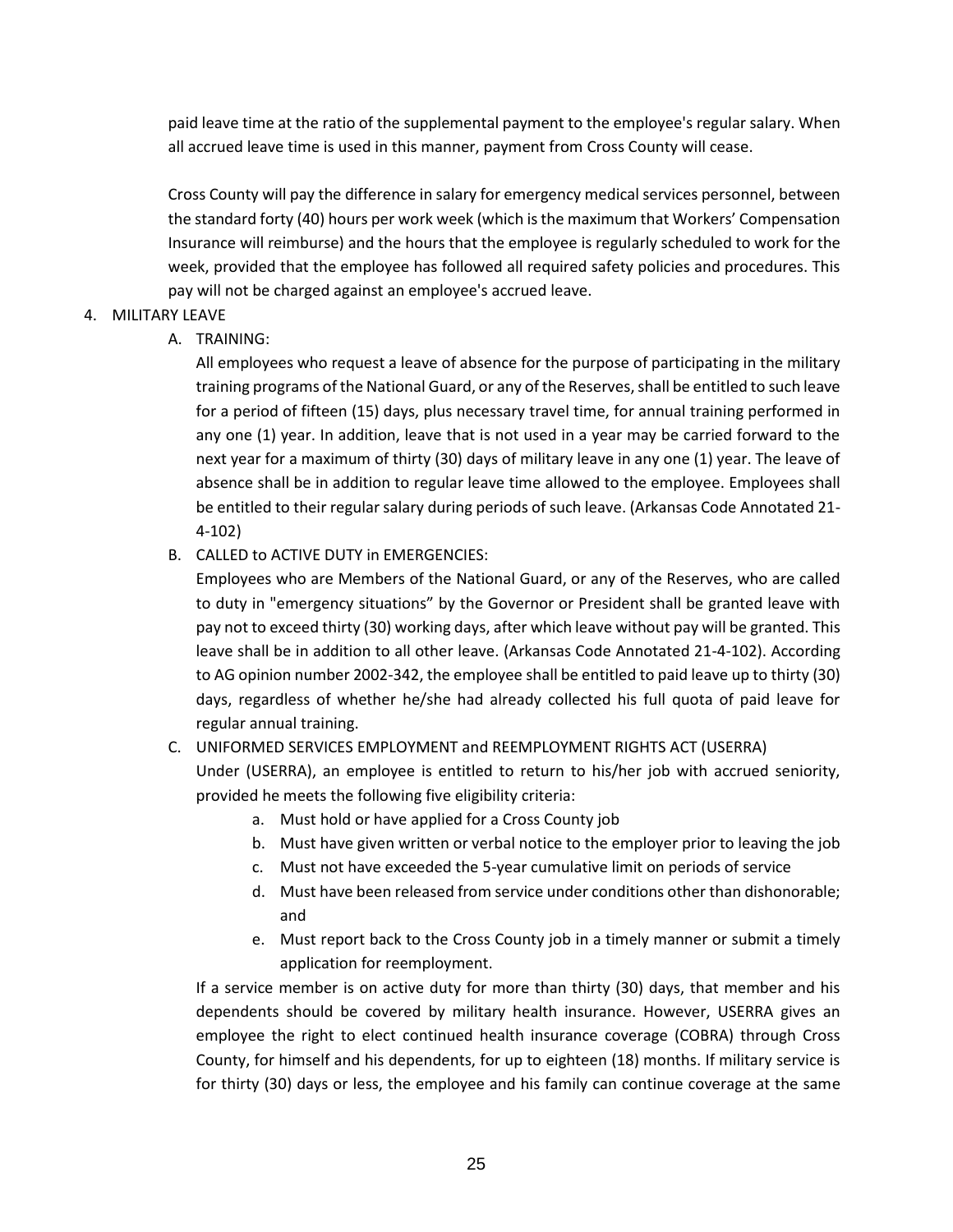cost as before service. USERRA also gives the employee the right to immediate reinstatement of Cross County health insurance coverage upon return to the job.

USERRA provides that a re-employed person must be treated as not having incurred a break in service with an employer-maintained pension plan. Also, military service must be considered service with an employer for vesting and benefit accrual purposes. For Cross County employees who are members of the Arkansas Public Employees Retirement System (APERS), a copy of the member's DD-214 must be submitted to APERS, once the service member has completed service. APERS will then contact Cross County by letter, requesting a listing of the salary that would have been reported. Upon receipt of the salary information, Cross County will then be notified to remit the employer contributions that are due to update the member's salary and service record.

#### <span id="page-28-0"></span>5. CITIZENSHIP LEAVE

Employees shall be granted leave, with pay, when summoned for jury duty, subpoenaed as a witness in a judicial proceeding or other citizenship obligations with advance notice to, and approval from, the employee's supervisor. A County employee called to serve on a jury must notify his/her supervisor immediately upon notice so that his/her work schedule can be modified to accommodate jury duty. A full-time County employee serving as a juror in state or federal court shall be entitled to leave with pay and such service or necessary appearances in court shall not be counted as vacation leave or sick leave. This section shall not apply when the employee is personally involved in the lawsuit or litigation.

#### <span id="page-28-1"></span>6. VACATION LEAVE and SICK LEAVE

#### A. VACATION LEAVE

Vacation leave is a benefit like salary that each full-time County employee earns, and that accrues to all eligible employees in accordance with the schedule set out in this section. Vacation leave begins to accrue with the enrollment date of the full-time employee, but employees are not eligible to request vacation leave before completing one year of continuous full-time, regular employment with the County. Vacation leave shall be granted by the employee's appropriate supervisor in advance of the leave and at such time, or times, as will least interfere with the efficient operation of the county. Vacation leave may be taken in increments as low as one  $(1)$  hour. No vacation leave may be taken unless earned  $$ employees are not permitted to borrow against leave days to be accrued in the future. Employees may carry over a maximum of ten (10) vacation days at the end of the year. Any vacation leave above ten days at the end of the year will be automatically donated to the Catastrophic Leave Bank program. Employees will be paid for accrued, but unused vacation leave, following termination of employment. Vacation leave shall accrue as follows:

#### Service Time Minimum

- $\bullet$  One (1) year
- Five (5) years
- Twelve (12) years

Accrued Vacation Leave

- $\bullet$  Ten (10) days per year
- Fifteen (15) days per year
- Twenty (20) days per year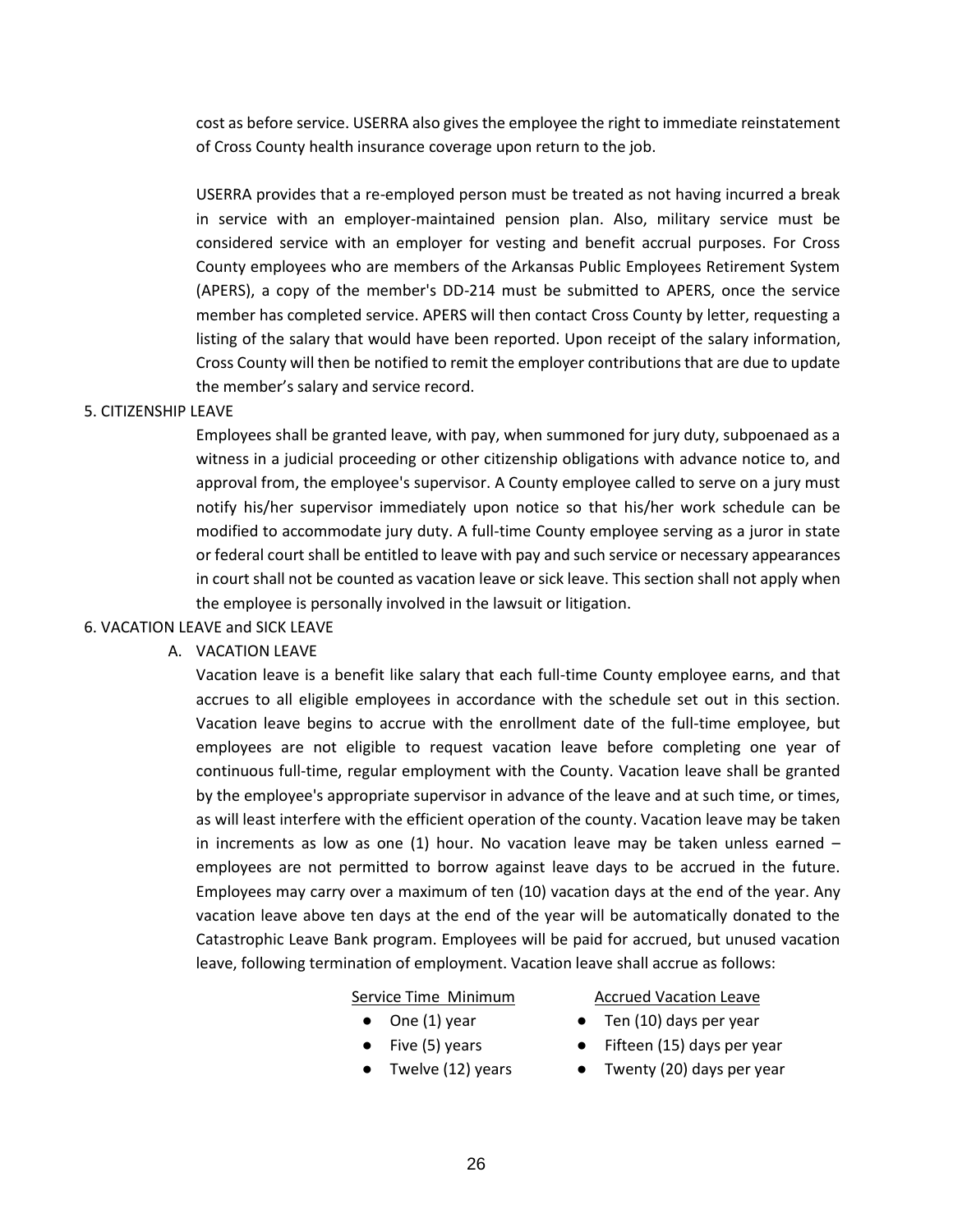A "vacation day" consists of seven (7) hours for Courthouse employees and eight (8) hours for all other County employees.

B. SICK LEAVE

Sick leave accrues to all eligible employees at the rate of one (1) day per month. Sick leave begins to accrue with the enrollment date of the full-time employee. Sick leave shall be granted by the employee's appropriate supervisor in advance of the leave whenever possible and at such time, or times, as will least interfere with the efficient operation of the County. Sick leave shall be deducted from the employee's accrued leave based on the number of accrued sick leave hours requested and granted. Sick leave may be taken in increments as low as one (1) hour. No sick leave may be taken unless earned – employees are not permitted to borrow against leave days to be accrued in the future. A total of thirty (30) days maximum can be carried over from year to year. Any sick leave above thirty (30) days at the end of a year will be automatically donated to the Catastrophic Leave Bank program. Employees are not entitled to be paid for any accrued but unused sick leave. A sick day consists of seven (7) hours for Courthouse employees and eight (8) hours for all other County employees.

C. PLANNED LEAVE

All planned leave left (vacations, maternity leave, known medical, dental, and optical appointment, etc.) must be pre-arranged with the employee's supervisor a minimum of two weeks prior to taking the planned leave. Personal time off and time off due to illness or emergencies must be arranged and reported to the employee's supervisor in accordance with that elected official or department head's individual department policy. Failure to report in a timely manner prior to scheduled shift may result in disciplinary measures:

- 1. 1st Offense: Verbal Warning
- 2. 2nd Offense: Written Warning
- 3. 3rd Offense: Suspended for three (3) days without pay

County employees will be permitted absence without prior authorization under only the following conditions:

- 1. Emergency
- 2. Family sickness or funeral
- 3. County business
- 4. Inclement weather conditions where the employee is unable to travel safely
- 5. Other, if subsequently approved by the employee's supervisor.

Excused absences with prior or contemporaneous authorization are governed by the leave policies set forth separately below. Any employee who is absent for three (3) consecutive days without approved leave shall be deemed to have resigned.

Leave must be earned before it can be used; therefore, it may not be used from anticipated future accruals.

D. CATASTROPHIC LEAVE

A Cross County Employee may elect to donate a maximum of forty (40) hours per year to another full-time Cross County employee or employees who are paid out of the same fund who are suffering from a catastrophic illness. Written records of a donation, its acceptance,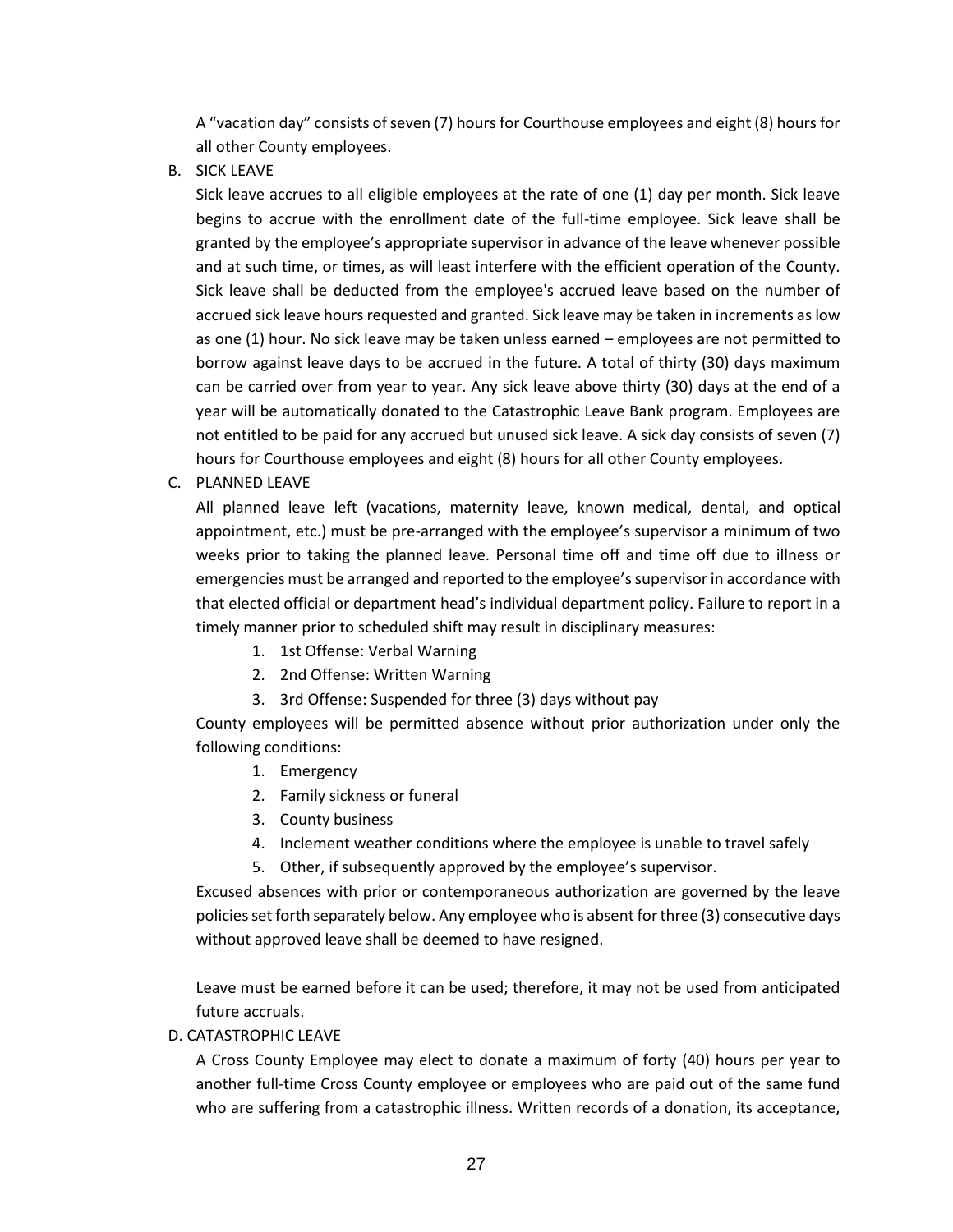and any subsequent actions will be placed in the employee's permanent employment file which is kept in the Cross County Clerk's office. Catastrophic illness is defined as an employee's personal illness or accident that prevents the employee from returning to their normal work schedule for a minimum of thirty (30) calendar days. The illness or accident must be verified in writing by a licensed physician before the employee is eligible to receive any donated sick leave. Such a transaction shall be approved by the elected official or department head of the affected employee. The employee must first use all vacation, compensation time, and regular sick days before using any catastrophic leave time. A total of thirty (30) days can accumulate and carry over into the following year. Only employees who donate to this fund will be allowed to use days from this fund. A five-member committee shall be appointed to administer the sick leave: one from the Courthouse, one from the Road Department, one from the Sheriff's Office, one from the County Judge's office, and one appointed from the Quorum Court.

#### E. LEAVE-WITHOUT-PAY

Leave-without-pay may be granted at the discretion of an employee's supervising elected official or department head. An employee on leave-without-pay retains all earned vacation leave and sick leave, but does not accumulate leave time, does not participate in County Group Insurance programs at County expense, and does not receive pay for legal holidays or otherwise. An employee on leave-without-pay status shall have the right to reinstatement to the position vacated or an equivalent position upon the conclusion of the approved leavewithout-pay status. An employee on leave-without-pay status may pay the total cost of any County group health insurance program during such leave and be fully reinstated into such a program on return, where the program allows this.

#### <span id="page-30-0"></span>7. HEALTH INSURANCE COVERAGE

A. Cross County may, at its discretion, provide group health insurance coverage to Cross County Employees. The cost of coverage to the employee is subject to change each plan year and will be based upon the rates provided by the insurance carrier as selected by the Cross County Judge. If an employee wishes to enroll their dependents on the plan, the employee will be responsible for the full cost of the dependent coverage. In order to be eligible to participate in the Cross County Group Health Insurance Plan, an employee must be in active employment for Cross County on a full-time basis, performing all customary duties of his or her occupation and averaging at least thirty (30) hours of work per week. Eligible employees may sign up to participate in the Cross County group health insurance plan upon their starting date. The effective date will be on the first day of the month following a 60-day waiting period. If an employee fails to enroll within thirty (30) days of their starting date, coverage will be effective only in accordance with the insurance company's late enrollment provisions. The Cross County Clerk's office will advise new employees of the current rates upon their hire. Open enrollment for all employees is held during the month of December. Any employee who wishes to enroll on the Cross County Group Health Insurance Plan or make additions, deletions, or changes to their existing coverage, must do so during that month. In December of each year, the Cross County Clerk's office will provide to each eligible Cross County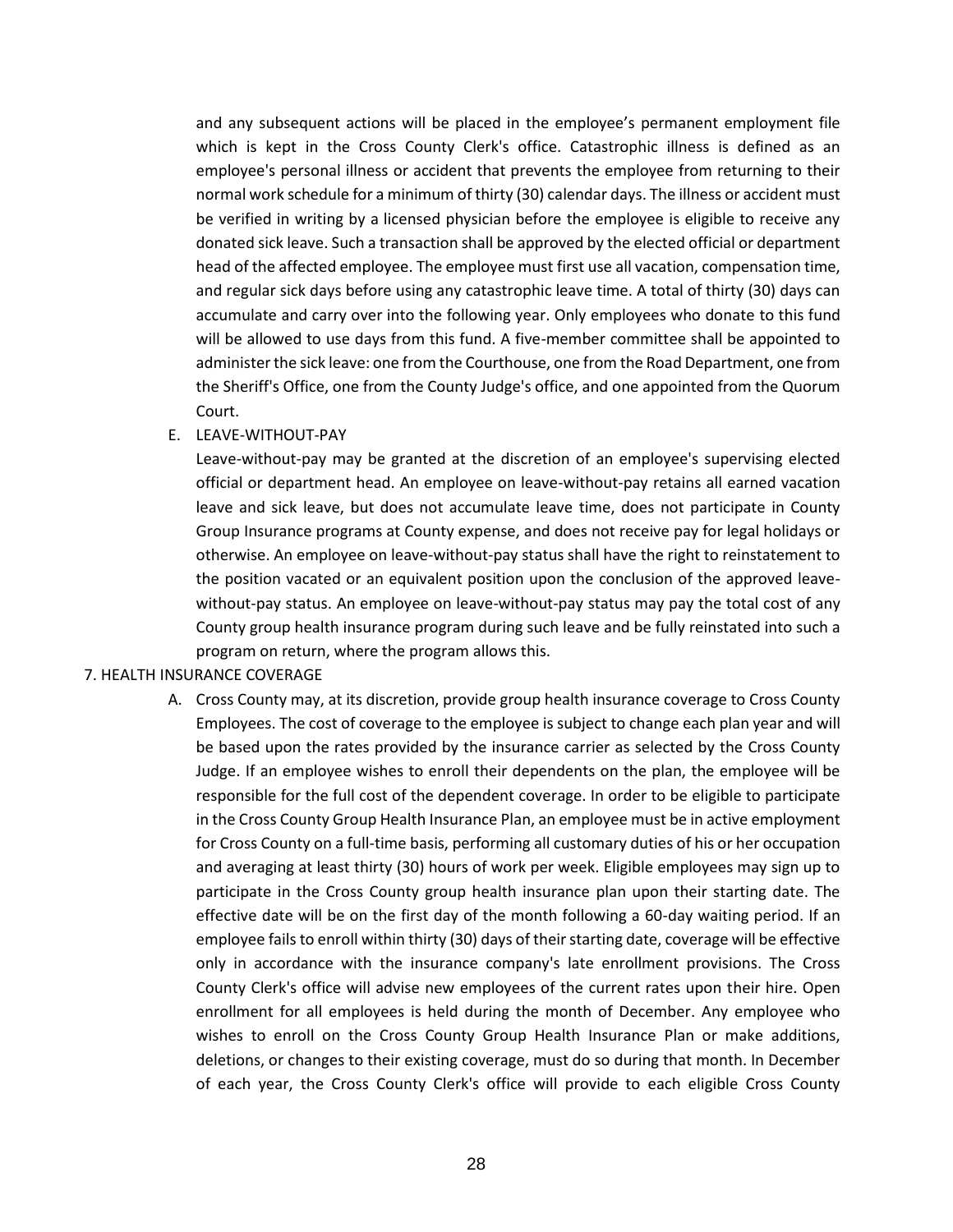employee information regarding open enrollment, as well as the new insurance rates for the coming year.

- B. If an employee is terminated, resigns, or has his or her hours reduced to less than thirty (30) hours per week, after they have been enrolled on the Cross County Group Health Insurance plan, they may continue their health insurance coverage under federal COBRA laws. The total cost of the health insurance will be the responsibility of the employee/former employee. The length of the continued insurance coverage is eighteen (18) months. If a defendant of a covered employee loses their dependent status due to the death of the employee, divorce or legal separation from the employee, or the Medicare eligibility of the employee, the dependent may continue their health insurance coverage under federal COBRA laws. The total cost of the health insurance coverage will be the responsibility of the defendant. The length of the continued insurance coverage is thirty-six (36) months.
- C. All eligible employees who wish to enroll in the Cross County Group Health Insurance plan must elect to participate in the County's Cafeteria (Section 125) plan. Under the cafeteria plan, money withheld from the employee's paycheck for insurance premiums is not taxable. Please note, because insurance premiums withheld from an employee's paycheck were never taxed, they may not be claimed as a tax deduction.
- D. Cross County Group Health Insurance may not be canceled during the middle of a month. If one wishes to cancel their Cross County Group Health Insurance Policy, they must notify the Cross County Clerk's office prior to the time their timesheet is due to be turned in for the first biweekly pay period of a month.
- E. Cross County may, at its discretion, provide life insurance coverage to its employees. Life insurance will be provided by Cross County, at no charge, to each eligible employee working at least thirty (30) hours per week. Life insurance amounts are subject to change each plan year. The Cross County Clerk's office will provide the current amount to each employee upon hire and to current employees prior to the open enrollment period for health insurance each December.

#### <span id="page-31-0"></span>8. RETIREMENT

Membership in the Arkansas Public Employees Retirement System (APERS) is compulsory for all employees who are hired with the intent to work at least ninety (90) consecutive calendar days, working at least 70 hours per biweekly pay and earning at least the federal minimum wage.

Effective with the first period, salaries earned on or after July 1, 2005, all new hires who meet the eligibility requirements for participation in this retirement plan must contribute 5% of their pre-tax earnings to this plan (this is in addition to the employer matching contribution). The only exception is if a member resigns from an employer covered by APERS and then returns to work for another covered employer within six (6) months. Those members have the option of remaining non-contributory.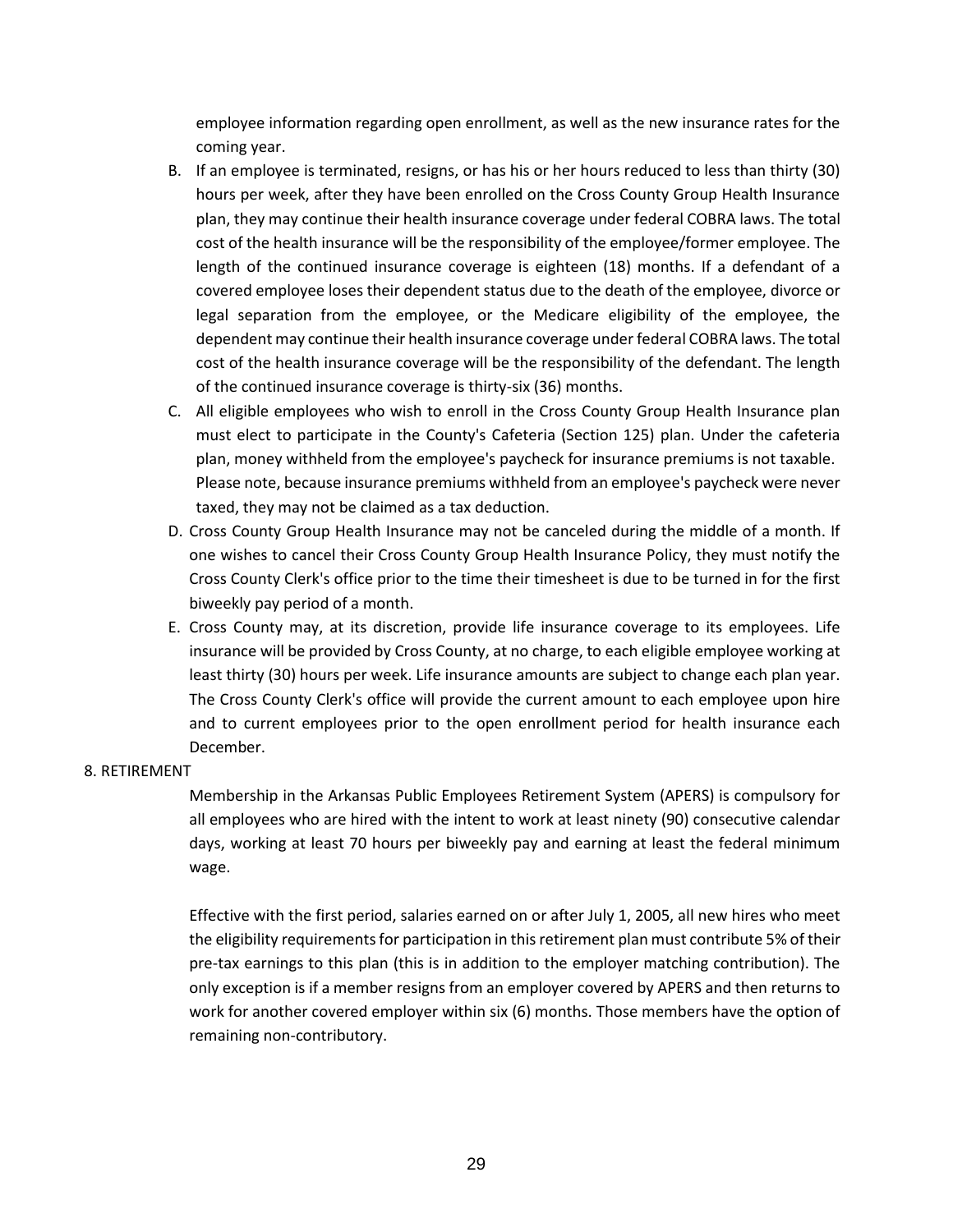This mandatory requirement was adopted by the Arkansas General Assembly as Act 2084 of 2005. A member is eligible for benefits at:

- Age 65 with at least five years of service
- Any age with 28 years of service.

As of January 1, 1997, members of the Arkansas Public Employees Retirement System (APERS) are vested in the system for retirement benefits with five (5) years of actual service. A membership handbook will be mailed to each employee from the APERS office in Little Rock, upon receipt of the employee's enrollment application. These handbooks give general information about the retirement system and show how to calculate benefits. A benefits calculator and additional information about the retirement system are also available online at www.apers.org.

Questions or issues may arise that are not specifically addressed in the County's Personnel Policy. As explained above, the County elected officials and County Judge have discretion to determine the application, meaning, and intent of the provisions of the personnel policy as they relate to the policies of that County elected official's office. Consistent with that discretion, the County elected officials and County Judge may issue policy memoranda to County staff to address questions or issues that are not addressed in the County Personnel policy.